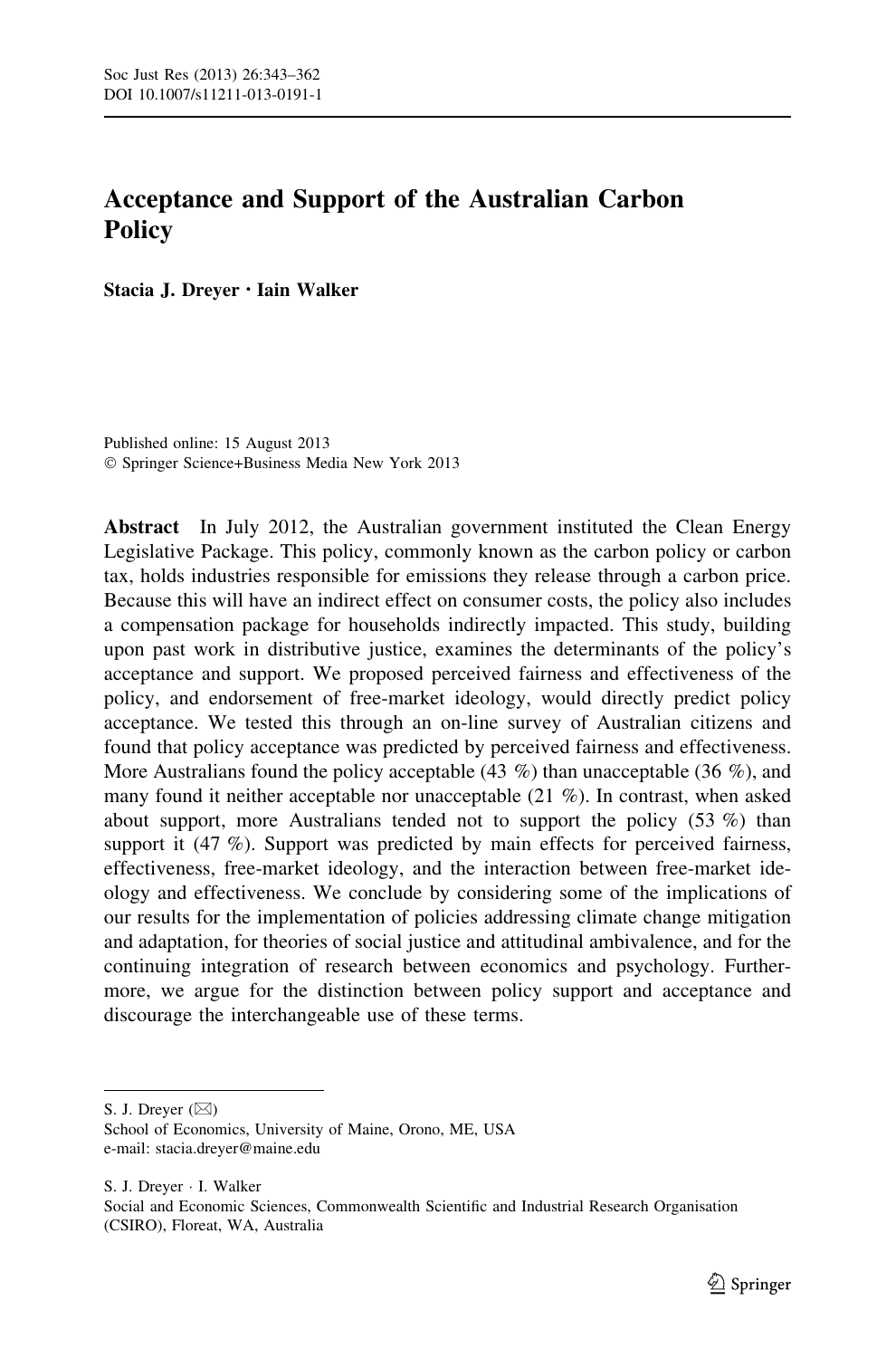Keywords Social justice · Distributive justice · Carbon policy · Policy acceptance - Policy support - Effectiveness - Fairness

The recent introduction of the Australian carbon pricing policy in July 2012 offers research opportunities concerning the acceptance and support of this policy by Australians. This national environmental policy directly impacts Australia's top polluters, as they are now required to pay a price for their carbon emissions. However, it also has indirect impacts upon Australian citizens in the form of possible higher prices for certain goods produced by those companies. Due to these indirect impacts, this policy also includes financial compensation in the form of a tax credit to offset these costs for many households.

It is important to establish the determinants of this policy's acceptance and support, as emissions will continue rising without national policy and action to curb them. Support and acceptance of carbon policies are a type of environmentally significant behavior (ESB), as these policies affect the behavior of many people and/ or organizations at once (Stern, [2000](#page-18-0)). Defining what makes a carbon policy acceptable to individuals, as well as what makes an individual likely to support a policy, deserves attention because it can help government officials and policy makers craft and maintain policies that have national favor as well as important environmental and socioeconomic benefits.

This study investigates the acceptance of the carbon pricing policy in relation to its perceived fairness and effectiveness, and whether acceptance is related to an individual's subscription to free-market ideology. While much of the environmental policy literature assesses a hypothetical policy or one that may be enacted in due time, this study is unique in its investigation of the recently enacted Australian carbon policy. Furthermore, although much of the literature does not differentiate between the terms ''acceptance'' or ''support'' this research investigates whether the ideas of policy acceptance and policy support are interchangeable or discrete concepts.

#### Acceptability, Acceptance, and Support

Acceptance of a policy differs from acceptability of a policy mainly in regards to timing. Acceptability is a favorable or unfavorable evaluation of a policy before implementation, whereas acceptance is the evaluation after implementation (Schuitema, Steg, & Forward, [2010](#page-18-0)).<sup>1</sup> This evaluation can also be thought of as a positive or negative attitude toward the policy, and thus is an attitude construct (Schade & Schlag, [2003\)](#page-18-0). Schade and Schlag [\(2003](#page-18-0)) argue that acceptance includes a behavioral reaction, whereas acceptability refers solely to attitudes. They note that

 $1$  It can be argued that studying the acceptance of a policy is more important than acceptability because of the potential consequences of non-acceptance via opposition do not exist for hypothetical policies: breaking the law, civil disobedience, or revolt. We believe, however, that both are important, and studying the acceptance of the carbon policy in Australia was, in part, a result of research timing.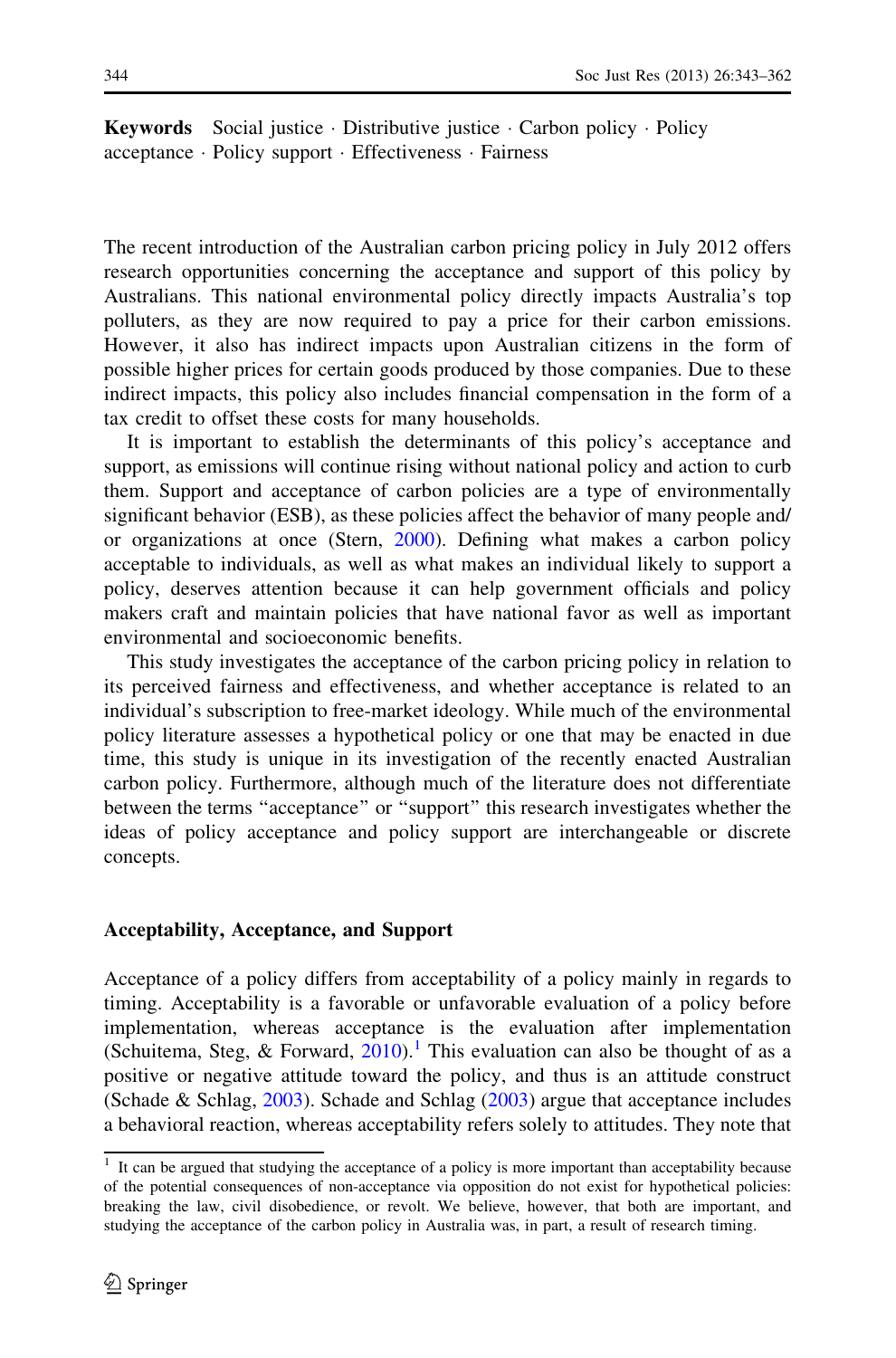acceptance has been used to describe many constructs, such as ''support, agreement, feasibility, to vote for, favorable reaction'' depending upon the study (p. 47).

Overall, support and acceptance have not been operationally defined in regards to environmental policies. When speaking about favorable or unfavorable evaluation/ attitudes of an environmental policy, some researchers prefer the term ''support'' and use it consistently throughout their writing (Dietz, Dan, & Shwom, [2007;](#page-17-0) Leiserowitz, Maibach, Roser-Renouf, & Hmielowski, [2012](#page-18-0)), while others use the term ''acceptance'' or ''acceptability'' interchangeably with support (Gross, [2007;](#page-18-0) Schuitema et al., [2010](#page-18-0); Steg, Dreijerink, & Abrahamse, [2005,](#page-18-0) Steg, Dreijerink, & Abrahamse, [2006](#page-18-0); Swim et al., [2011](#page-18-0); Wegener & Kelly, [2008](#page-19-0)).

Stern, Dietz, Abel, Guagnano, and Kalof [\(1999](#page-18-0)) identify and describe three dimensions of support for environmentalism: citizen action, policy support and acceptance, and personal sphere behavior. However, within the second dimension, policy support and acceptance, a description of the similarities and differences between policy support, and policy acceptance is not offered.

Wüstenhagen, Wolsink, and Bürer [\(2007](#page-19-0)) define the social acceptance of renewable energy innovation, but do not distinguish social acceptance from support. They conceptualize social acceptance as having three core components: sociopolitical, community, and market acceptance. Socio-political acceptance is the most general type and thus concerns the acceptance by the public, key stakeholders, and/ or policy makers. Community acceptance is more localized and can be examined in light of trust, distributive justice, and procedural justice. Market acceptance is based around support from consumers, investors, and firms. Separating these three aspects of social acceptance can help explain why an individual might view sustainable technologies or energy policies as acceptable, in general, but not take favorably to the building of such an energy site in their community (Wüstenhagen et al., [2007\)](#page-19-0).

Climate change is both a general and localized issue, and thus it could be argued that community acceptance must be merged with socio-political acceptance for policies relating to climate change. The carbon pricing policy instituted in Australia affects all Australians, but not everyone is compensated similarly, nor are industries held accountable similarly. Therefore, this project combines these two ideas of acceptance into an overall acceptance model while also assessing the perceived fairness and effectiveness of the policy. As we do not incorporate all three aspects of social acceptance into our project, we will use the term acceptance instead of social acceptance.

#### Social Justice and Climate Change

Environmental researchers have argued that social justice concepts, such as distributive and procedural justice, must be considered when creating environmental policies (Bubna-Litic & Chalifour, [2012;](#page-17-0) Gross, [2007\)](#page-18-0). In addition, the political feasibility of policy implementation must be considered as well as the need for consistent measurement with quantitative targets to assess effectiveness (Wolkinger et al., [2012](#page-19-0)). At times, tools used to measure predicted costs and benefits of carbon mitigation, such as carbon abatement curves, fail to accurately capture the impact on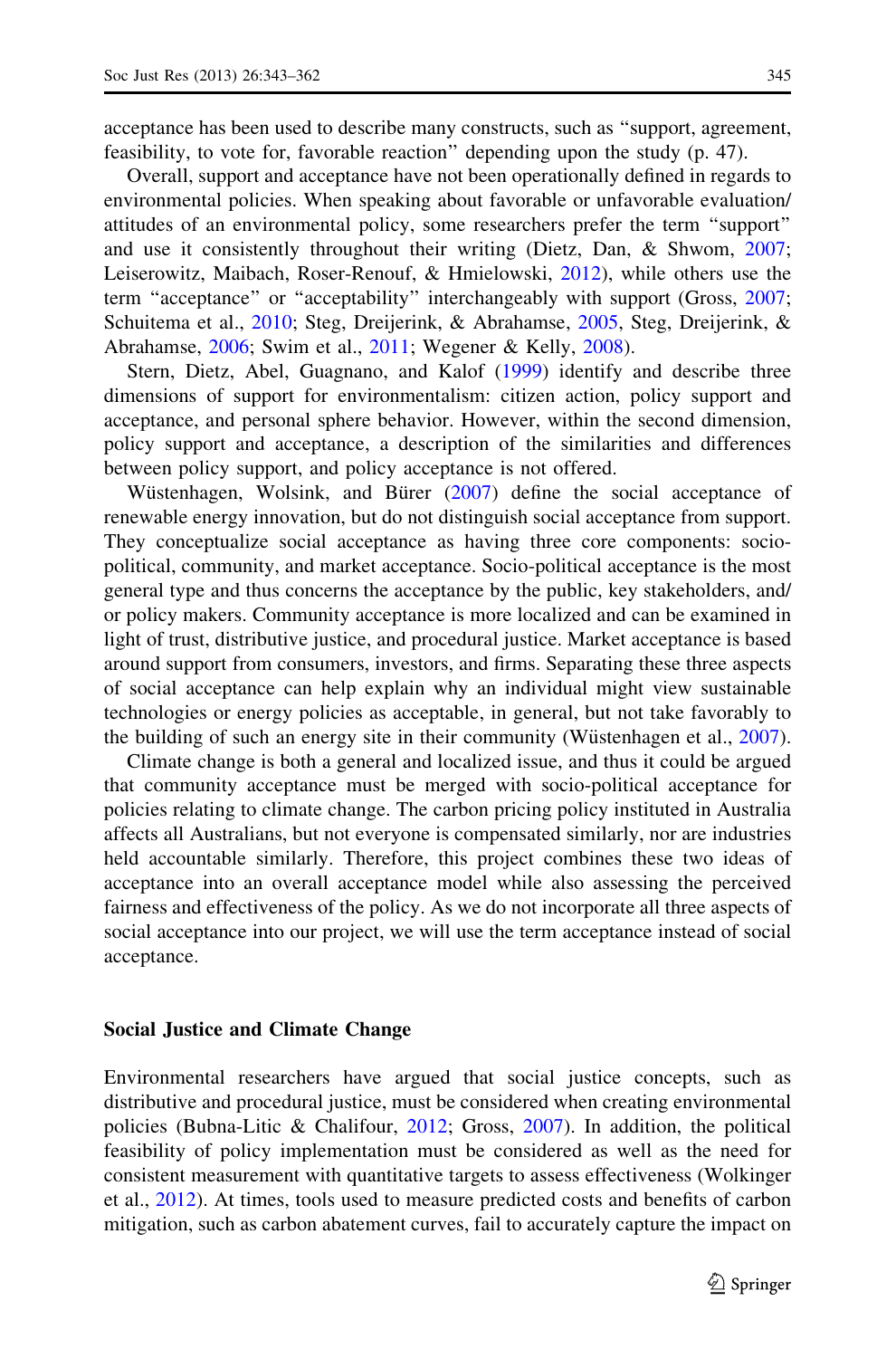those groups who are disproportionally affected by climate change, such as poor communities in rural areas and disadvantaged populations in urban areas like the elderly, children, and those living in poverty (Casillas & Kammen, [2012\)](#page-17-0). Increased costs due to carbon pricing have unequal effects upon those individuals and families with lower incomes in both urban and rural areas, as a higher percent of their weekly expenditures are spent on goods with increased costs.<sup>2</sup> This is the reason for inclusion of the compensation package in Australian carbon policy. It is important that alongside the perceived and actual effectiveness of a policy, we also study concepts of social justice, as these ideas are inextricably connected.

This current research draws on past research in energy/climate policy and travel demand management related to social justice to inform our hypotheses regarding the current carbon policy. Perceived effectiveness and perceived fairness have both been linked to the acceptability of a proposed environmental policy, as well as acceptance of an implemented policy (Schuitema et al., [2010;](#page-18-0) Schuitema, Steg, & Rothengatter, [2010](#page-18-0); Steg, Dreijerink, & Abrahamse, [2006](#page-18-0)). Both individual factors and characteristics of the proposed policy are important for predicting acceptability (Steg et al., [2006\)](#page-18-0).

Perceived fairness of policy has been shown to be important for policy acceptance (Skitka, Winquist, & Hutchinson, [2003;](#page-18-0) Tyler, [2000;](#page-18-0) Visschers & Siegrist, [2012](#page-19-0)). Two main components of perceived fairness need to be considered when assessing fairness: distributive justice and procedural justice (Bubna-Litic  $\&$ Chalifour, [2012](#page-17-0); Gross, [2007](#page-18-0)). Distributive justice refers to outcomes received from the policy and how those compare to the outcomes others receive. Procedural justice refers to the processes that were used to inform the outcomes (Tyler, Boeckmann, Smith, & Huo, [1997;](#page-19-0) see Thibaut & Walker, [1978,](#page-18-0) for seminal work). Judgments of procedural and distributive justice are conceptually independent. Both the outcome and the process used to achieve that outcome can be perceived as fair, or only one or the other, or neither can be seen as fair. They are, however, normally correlated. Depending upon the situation and the institutional framework of a given country, one component can be more important for decision-making than the other (Tyler et al., [1997](#page-19-0)). For example, Visschers and Siegrist [\(2012](#page-19-0)) found that distributive justice was more important than procedural justice in accepting the decision to rebuild nuclear power plants in Switzerland. On the other hand, people may accept a policy they view unfavorably because the process in which it was developed is viewed as fair (Tyler et al.). Within this work, we look specifically at aspects of distributive justice, as we are interested in both the fairness of the compensation package and holding industries responsible for emissions via a carbon price, as opposed to the process of creating the policy (procedural justice).

Perceived effectiveness is also positively related to acceptability, as those who perceive a policy as more effective are also more likely to indicate higher levels of acceptability (Eriksson, Garvill, & Nordlund, [2008](#page-17-0); Gärling & Schuitema,  $2007$ ; Steg et al., [2006](#page-18-0)). People want to believe that the policy implemented will be effective in solving the issue it sets out to change or protect. If it is not effective in

<sup>&</sup>lt;sup>2</sup> See Bubna-Litic & Chalifour [\(2012](#page-17-0)) for their assessment of the carbon policy on Indigenous populations in Australia.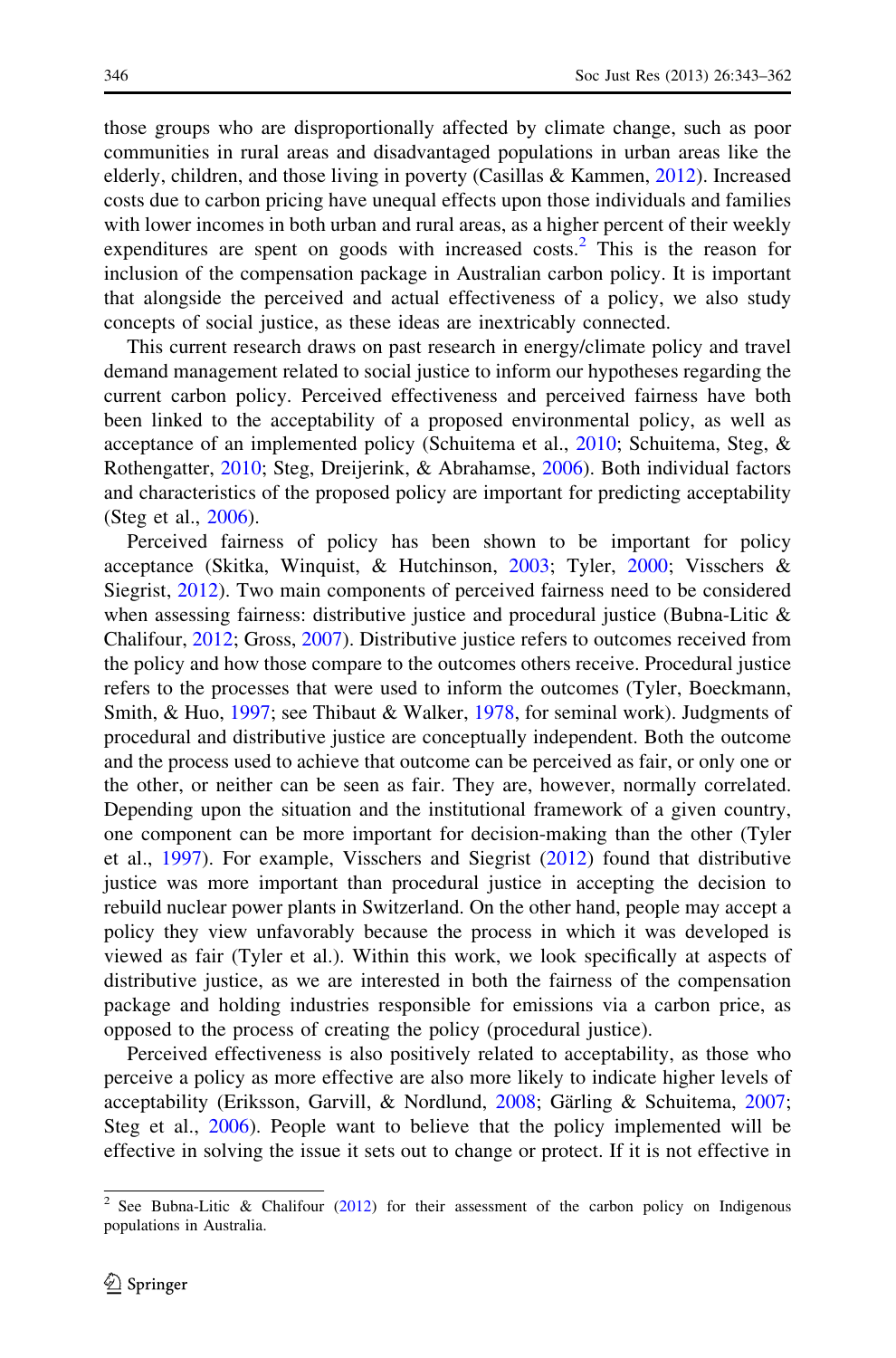creating change, then why institute it? For a tax/revenue-based policy, acceptance of the policy is also contingent upon the allocation of revenues (Steg et al., [2006\)](#page-18-0). Lastly, acceptability of a policy normally increases after policy implementation (Schuitema et al., [2010\)](#page-18-0), provided that it is perceived as fair and effective overall. These two last elements exist in the carbon pricing policy; the revenues from the carbon price, in part, will be redistributed to individuals as tax compensation and the policy is currently implemented. Thus, for our study, we hypothesized that acceptance would be positively related to perceived fairness and effectiveness.

Studies do not always support the above-mentioned findings; de Groot and Steg [\(2006](#page-17-0)) found, for example, that individuals did not have strong opinions regarding the acceptability of a proposed policy to double the prices of car use, nor did they believe a price increase would significantly decrease their quality of life. Furthermore, Gehlert and Neilson [\(2007](#page-18-0)) found no difference in the acceptability of a toll charge before and after implementation. However, these studies assessed policies related to car use, which are also impacted by personal habit in such a way that a carbon pricing policy does not.

The influence of perceived effectiveness and fairness on acceptance of an environmental policy may not be additive; the effect of fairness on acceptance may also depend upon the level of perceived effectiveness and vice versa. For example, if either perceived fairness or effectiveness is low, then acceptance of the policy may be low. These variables may not be completely independent of one another, but if both are high, then acceptance should be high, and if one or both are low, acceptance should be low. Thus, we also hypothesize an interaction between perceived effectiveness and fairness on acceptance levels.

#### Free-Market Ideology and Climate Change

Free-market ideology refers to the belief that markets should be allowed to exist unrestrained by government regulations. According to this view, the market will resolve any problems which occur through supply and demand dynamics (Heath & Gifford, [2006\)](#page-18-0). An ''invisible hand'' is the self-regulating control mechanism for the market (Smith, [1904](#page-18-0)); government need not interfere with regulations or policies because the 'invisible hand' prevents market failure (Jaffe, Newell, & Stavins, [2005\)](#page-18-0). Accordingly, if the market can take care of itself, then individuals need not concern themselves with the environmental costs of the market. However, the existence of negative externalities or slowed adoption of technology indicates market failure (Jaffe et al., [2005\)](#page-18-0). As the market does not account for negative externalities, such as greenhouse gas emissions, an organization has no economic incentive to reduce their emissions. Therefore, policies are created, such as a carbon policy, which create incentives for an industry to minimize the externality. This is executed in two main ways by either imposing a limit, or cap, on the level of pollution, and/or internalizing the environmental costs and allowing the industry to make a decision on their consumption/production of the environmental inputs/ outputs (Jaffe et al., [2005](#page-18-0)).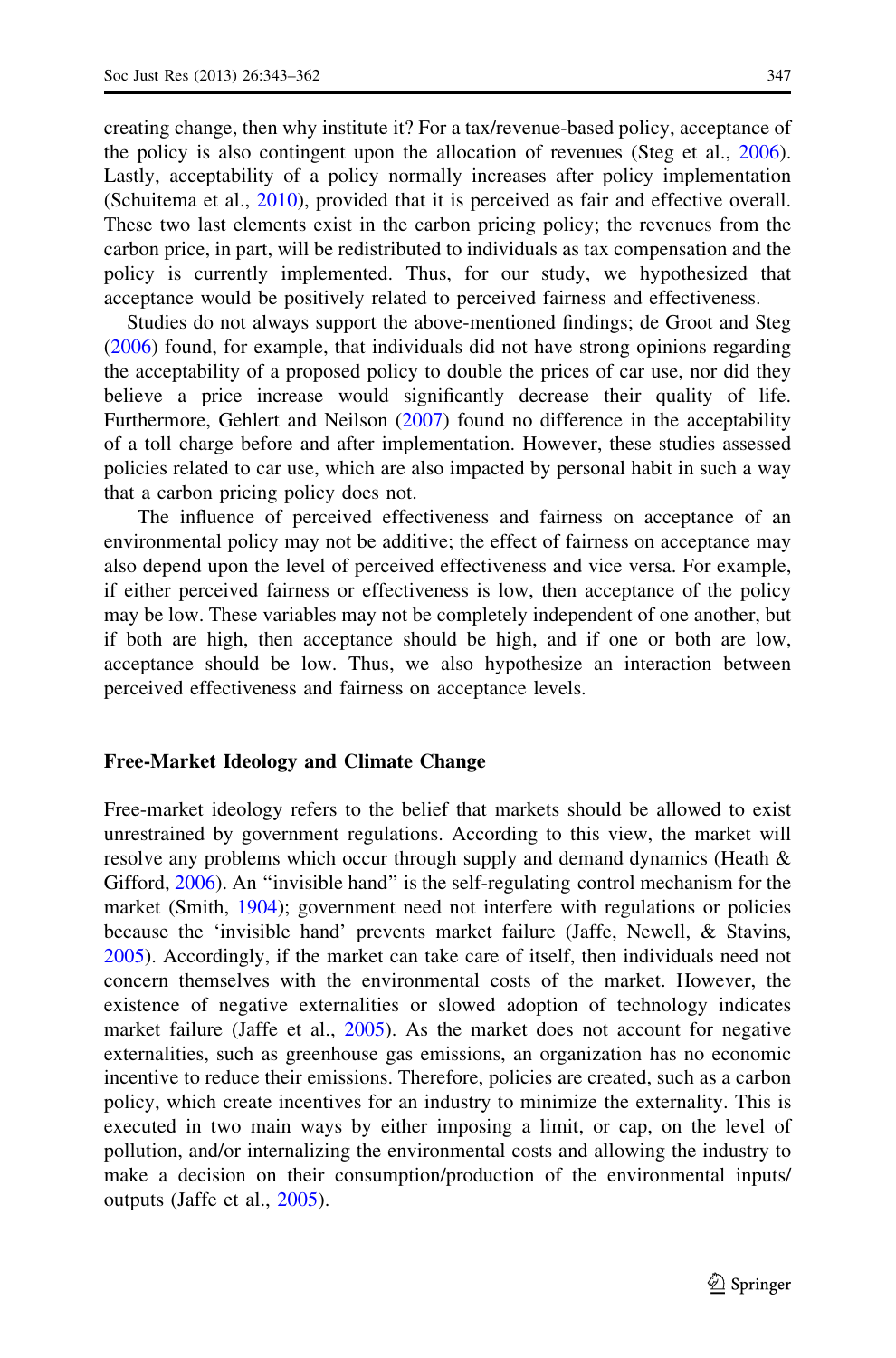Subscription to a free-market ideology is associated with both the rejection of climate science (Lewandowsky, Oberauer, & Gignac, [2013](#page-18-0)) and a belief that global warming is naturally caused (Heath & Gifford, [2006](#page-18-0)). No studies yet investigate if subscribing to a free-market ideology influences support or acceptance of an environmental policy. However, based on past findings regarding the rejection of climate science and belief that global warming is naturally caused, and the fact that a policy serves as a market regulation, we posit a negative relationship between free-market ideology and policy support or acceptance. Policies that aim to reduce greenhouse gas emissions, and thus climate change, create an ideal situation to study this potential relationship.

The strength of subscription to a free-market ideology may also impact the influence of perceived effectiveness or fairness on policy acceptance. An individual who highly endorses a free-market ideology may not find any environmental policy acceptable, even if certain aspects of the policy are deemed effective or fair. Freemarket ideology may act as a moderator of the relationship, only allowing perceived effectiveness and fairness to influence acceptance if free-market ideology is low.

In sum, we are interested in how Australians' acceptance of the carbon pricing policy is related to perceived fairness, effectiveness, and free-market ideology. We hypothesized that acceptance would be positively related to perceived fairness and effectiveness and negatively related to an endorsement of free-market ideology. Furthermore, we hypothesized an interaction between perceived effectiveness and fairness on acceptance levels, and hypothesized that this interaction would be moderated by free-market ideology. We made no different hypotheses concerning policy support. While support and acceptance can be differentiated, there were no reasons to predict different relationships given the interchangeable use of the terms in the literature.<sup>3</sup>

#### Methods

#### Participants

In November 2012, we surveyed 616 Australian adults representing metropolitan, regional, and rural areas on-line. The sample included 305 men and 311 women between the ages of 18 and 87. Respondents were drawn from a research-only panel with an incentive to be entered into a prize drawing.<sup>4</sup> See Table [1](#page-6-0) for a comparison of our sample to the Australian population. A target sample of 600 individuals was proposed before the sampling began to adequately ensure enough participants for the analyses, and 12,000 invites were sent out within the panel. Of these invites, 1,084 respondents clicked the link from their personal computers, and 616 completed the survey, resulting in a 57 % completion rate. The survey was closed

<sup>&</sup>lt;sup>3</sup> Results from our initial analysis led us to ask more questions about the differences about policy support and acceptance, therefore, later in this paper we will discuss results based on policy support.

<sup>4</sup> This panel is administered by the Online Research Unit, an online fieldwork company with QSOAP ''Gold Standard'' and the new Global ISO 26362 standard accreditation.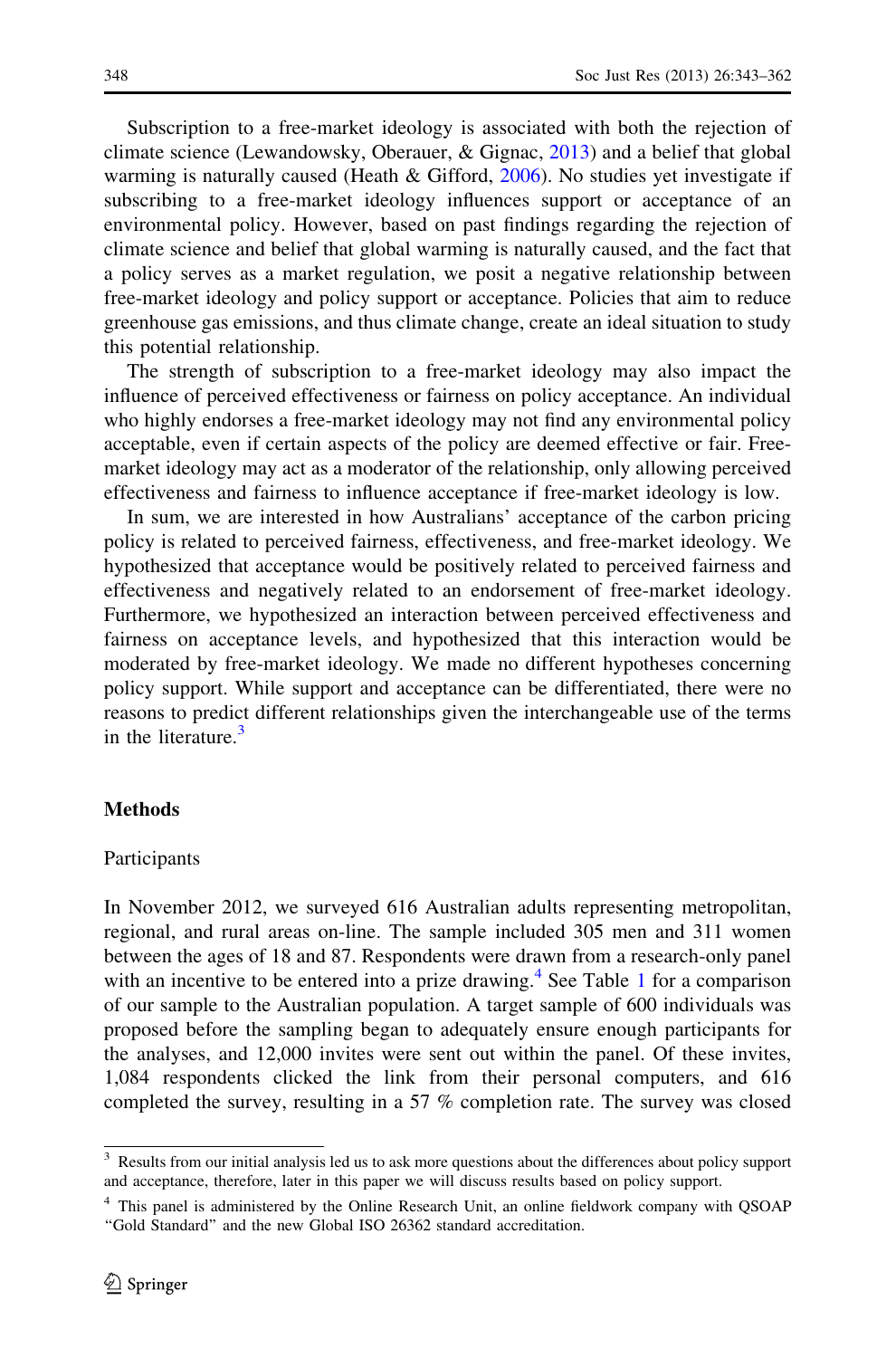|           | <b>Sex</b>  |               | Median          |                        | Level of higher education completed |                     | Median                       |
|-----------|-------------|---------------|-----------------|------------------------|-------------------------------------|---------------------|------------------------------|
|           | Male<br>(%) | Female<br>(%) | age (years)     | Trade/<br>TAFE $(\% )$ | Undergraduate<br>(%)                | Postgraduate<br>(%) | income                       |
| Australia | 49.4        | 50.6          | 37 <sup>a</sup> | 17.4                   | 17.0                                | 6.7                 | 577/week                     |
| Sample    | 49.5        | 50.5          | 46              | 19.8                   | 20.8                                | 15.3                | $400 - 599$ /week $^{\rm b}$ |

<span id="page-6-0"></span>Table 1 Comparison of demographics between sample and Australian population (Australian Bureau of Statistics, [2011](#page-17-0))

<sup>a</sup> Just over 25 % of the Australian population is between the ages of 0–19. We only sampled those 18 years and older

<sup>b</sup> We assessed income as a categorical variable; therefore, the median categorical group is represented here

on the morning our target sample was reached, resulting in a total of nine data collection days.

# **Measures**

This study was part of a larger survey assessing Australians' views on the carbon pricing policy, climate change, and other environmental topics. Only sections used within this study will be discussed, see Appendix [1](#page-15-0) for these sections.

Section 1: Free-Market Ideology

This first section included Heath and Gifford's [\(2006](#page-18-0)) free-market ideology scale. These statements were measured on a 5-point Likert Scale ranging from ''Strongly Disagree'' to ''Strongly Agree'' and included statements such as ''An economic system based on free-markets unrestrained by government interference automatically works best to meet human needs'' and ''The preservation of the free-market system is more important than localized environmental concerns.'' Responses were recoded so that a higher score aligned with endorsement of a free-market ideology. One statement was omitted from further analysis from this scale, as supported by the results of a principal factor analysis, and in accordance with Lewandowsky et al.  $(2013)$  $(2013)$  ( $\alpha = .77$ ). In addition to the free-market ideology scale, two questions were also included in this section specific to the beliefs about industry responsibility of emissions and compensation, ''Industries should be responsible for paying for the greenhouse gases that they emit, such as carbon,'' and ''Individual consumers should be financially compensated to offset increased costs on goods resulting from a carbon price.'' All questions in this section appeared in random order.

Section 2: Policy Acceptance and Support

This section assessed acceptance based on questions created specifically for the carbon policy. To make sure all participants had a basic knowledge of the policy, a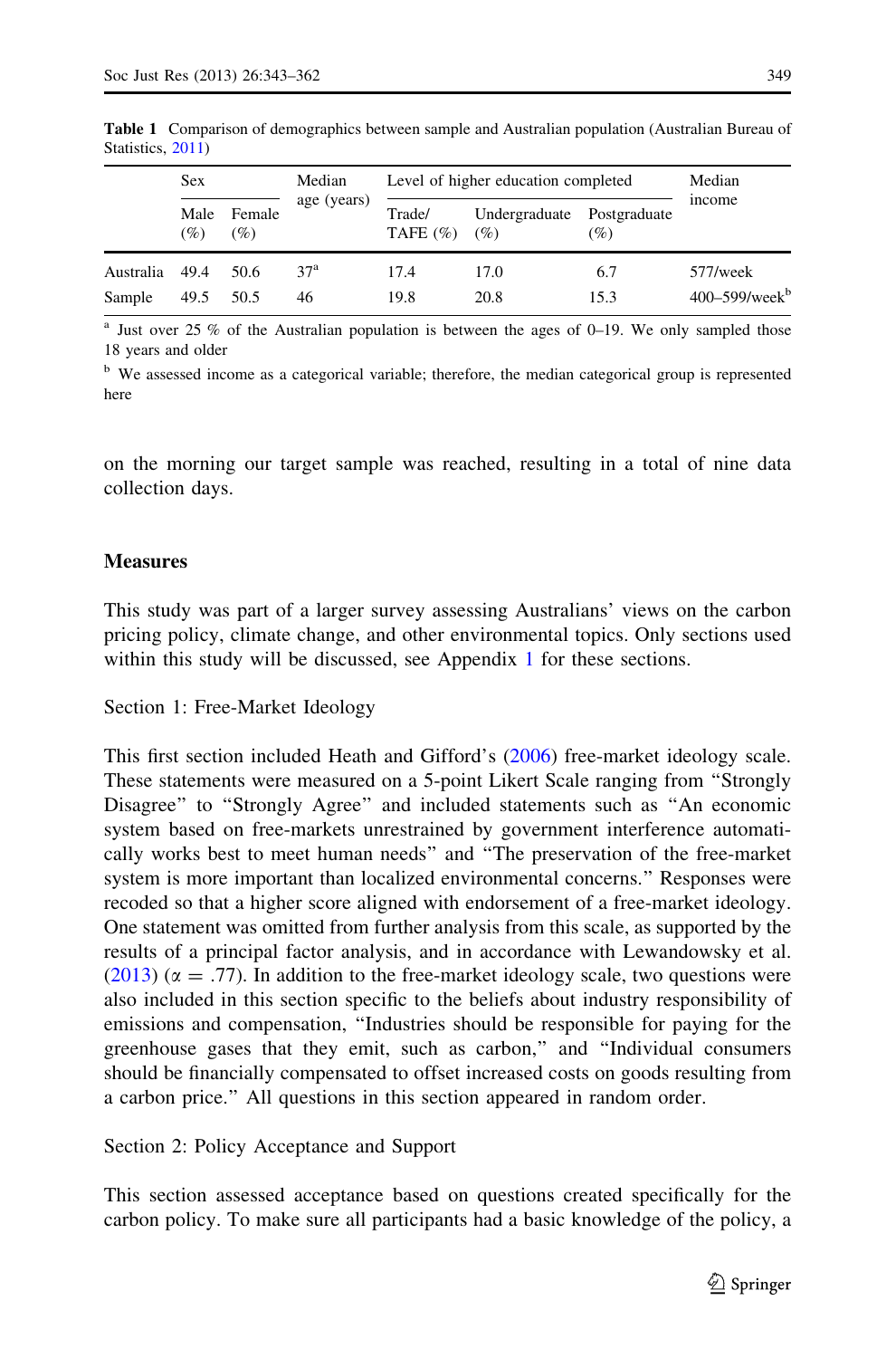brief introductory summary was presented with facts taken from the governmentissued website regarding the policy (see Appendix [1\)](#page-15-0). It introduced the Clean Energy Legislative Package and briefly spoke about the carbon price and compensation plan.

The first question asked about overall acceptance of the policy ''How acceptable do you find the Clean Energy Legislative Package?'' Participants were then asked about the fairness and effectiveness of industries paying for the carbon they emit, and the fairness and effectiveness of individuals receiving compensation due to increased costs resulting from the carbon price. All questions in this section were measured on a 5-point Likert scale, and the terms used were relative to the questions asked (for the fairness question, response categories ranged from ''completely unfair'' to ''completely fair''). The two fairness questions and the two effectiveness questions were then averaged to create an index score ( $\alpha = .69$  and  $\alpha = .78$ , respectively). A dichotomous choice question regarding support of the policy concluded this section, ''Do you support the carbon policy (The Clean Energy Legislative Package)?''

#### Section 3: Demographics

Standard demographics were assessed in this section.

#### **Results**

Correlations between variables are presented in Table [2,](#page-8-0) along with descriptive statistics. Means and standard deviations for each dependent variable by level of acceptance and support are presented in Table [3.](#page-9-0)

During our exploratory analysis, we noticed differences in the number of people who indicated they supported the policy versus found the policy acceptable. Interestingly, we found that more Australians found the policy completely acceptable or somewhat acceptable (42.9 %) than completely unacceptable or unacceptable  $(35.7 \%)$ ; 21.4 % found it neither acceptable nor unacceptable. However, in contrast to the acceptance analysis, slightly more Australians did not support the policy  $(52.9\%)$  than supported it  $(47.1\%)$ . The finding that more Australians accept the policy than support it is odd, and conflicts with the interchangeable use of those terms in the literature. Policy acceptance and policy support were positively correlated ( $r = .66$ ,  $p < .01$ ). We further analyzed the two questions about support and acceptance separately.

We performed a standard multiple regression with the level of acceptance of the policy as the dependent variable, and a direct logistic regression with support of the policy as the dichotomous dependent variable. Perceived fairness, perceived effectiveness, and subscription to free-market ideology were used as predictor variables. Three two-way interactions and one three-way interaction between those variables were also included. Variables were centered at the means to reduce issues of multicollinearity within the interactions (Tabachnick & Fidell, [2007\)](#page-18-0). Covariates for age, income, and gender were tested, but did not significantly affect the model and therefore were removed from analysis. We controlled for support in our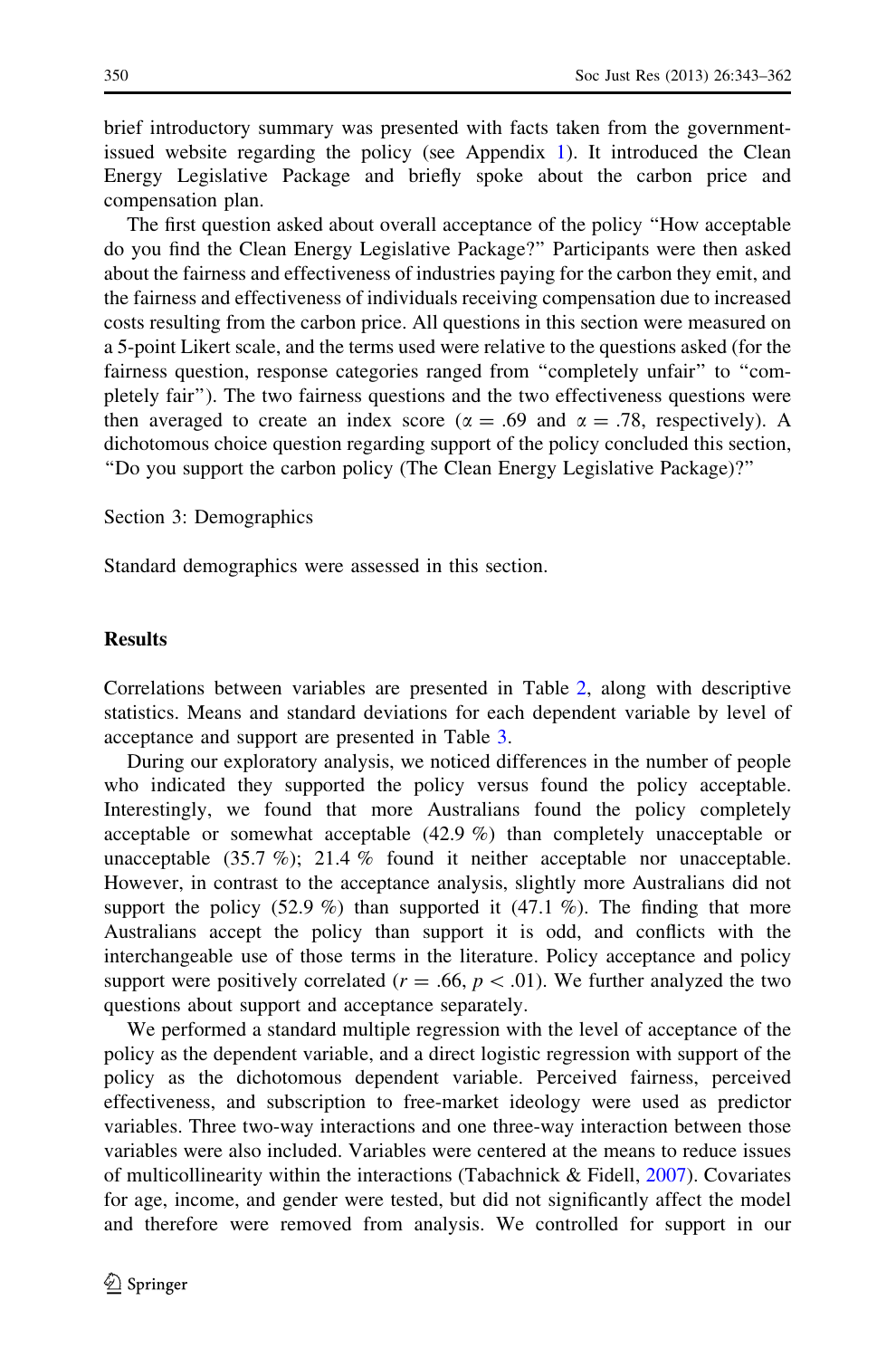<span id="page-8-0"></span>

|             | Dependent vari                | iables                                                                                                                                         | Explanatory variables |                                                                        |             |             |             |                                                                                                                                   |                   |           |
|-------------|-------------------------------|------------------------------------------------------------------------------------------------------------------------------------------------|-----------------------|------------------------------------------------------------------------|-------------|-------------|-------------|-----------------------------------------------------------------------------------------------------------------------------------|-------------------|-----------|
|             | ACCEPT                        | SUPPORT                                                                                                                                        | <b>FAIR</b>           | EFFECT                                                                 | EMI         | <b>RESP</b> | COMP        | <b>AGE</b>                                                                                                                        | <b>SEX</b>        | INC       |
| ACCEPT      | 00.1                          | $0.66***$                                                                                                                                      | $0.76***$             | $0.72***$                                                              | $-0.35**$   | $0.47**$    | $-0.13*$    | $-0.08*$                                                                                                                          | 0.08              | 0.02      |
| SUPPORT     | $0.66**$                      | 001                                                                                                                                            | $0.66**$              | $0.68***$                                                              | $-0.34**$   | $0.43**$    | $-0.11*$    | $-0.08*$                                                                                                                          | 0.05              | $-0.03$   |
| <b>FAIR</b> | $0.76***$                     | $0.66**$                                                                                                                                       | 00.1                  | $0.78***$                                                              | $-0.43**$   | $0.63**$    | $-0.10$     | $-0.03$                                                                                                                           | 0.05              | 0.01      |
| EFFECT      | $0.72**$                      | $0.69**$                                                                                                                                       | $0.78***$             | 00.1                                                                   | $-0.32**$   | $0.43***$   | $-0.16**$   | $-0.11$                                                                                                                           | 0.02              | 0.01      |
| EMI         | $-0.35**$                     | $-0.34**$                                                                                                                                      | $-0.43**$             | $-0.32$ <sup>**</sup>                                                  | 1.00        | $-0.50**$   | $0.18**$    | $-0.06$                                                                                                                           | 0.04              | $-0.02$   |
| <b>RESP</b> | $0.47**$                      | $0.43**$                                                                                                                                       | $0.63**$              | 0.43                                                                   | $-0.50**$   | 10.00       | 0.05        | $0.09*$                                                                                                                           | $\overline{0.01}$ | $-0.03$   |
| COMP        | $-0.13**$                     | $-0.11**$                                                                                                                                      | $-0.10$               | $-0.16**$                                                              | $0.18**$    | 0.05        | 00.1        | 0.01                                                                                                                              | 0.02              | $-0.14**$ |
| AGE         | $-0.08*$                      | $-0.08*$                                                                                                                                       | $-0.03$               | $-0.11**$                                                              | $-0.06$     | $0.09*$     | 0.01        | 00.1                                                                                                                              | $-0.24$           | $-0.18**$ |
| GENDER      | 0.08                          | 0.05                                                                                                                                           | 0.05                  | 0.02                                                                   | 0.04        | 0.01        | 0.02        | $-0.24$                                                                                                                           | 1.00              | 0.01      |
| INC         | 0.02                          | $-0.03$                                                                                                                                        | 0.01                  | 0.01                                                                   | $-0.02$     | $-0.03$     | $-0.14**$   | $-0.18**$                                                                                                                         | 0.01              | 1.00      |
| M(SD)       | 3.02(1.25)                    | 0.47(0.50)                                                                                                                                     | 3.29 (1.06)           | 2.69 (1.10)                                                            | 2.61 (0.66) | 3.89 (0.91) | 3.47 (1.04) | 46.54 (16.68)                                                                                                                     | ≿⁄                | N/A       |
|             | 616                           | 616                                                                                                                                            | 616                   | 616                                                                    | 616         | 616         | 616         | 616                                                                                                                               | 616               | 616       |
|             | ACCEPT acceptance of carbon   | Above values are Pearson correlations between variables with the exception of the last two rows, which report descriptive statistics as listed |                       |                                                                        |             |             |             | policy, SUPPORT support of carbon policy, FAIR perceived fairness, EFFECT perceived effectiveness, FMI free-market ideology, RESP |                   |           |
|             | industry responsibility, COMP |                                                                                                                                                |                       | individual compensation, AGE age, SEX sex, INC weekly household income |             |             |             |                                                                                                                                   |                   |           |

 $\underline{\textcircled{\tiny 2}}$  Springer

 $*$   $p$   $<$  .05;  $*$   $*$   $p$   $<$  .01  $\,$ \*  $p \lt .05;$  \*\*  $p \lt .01$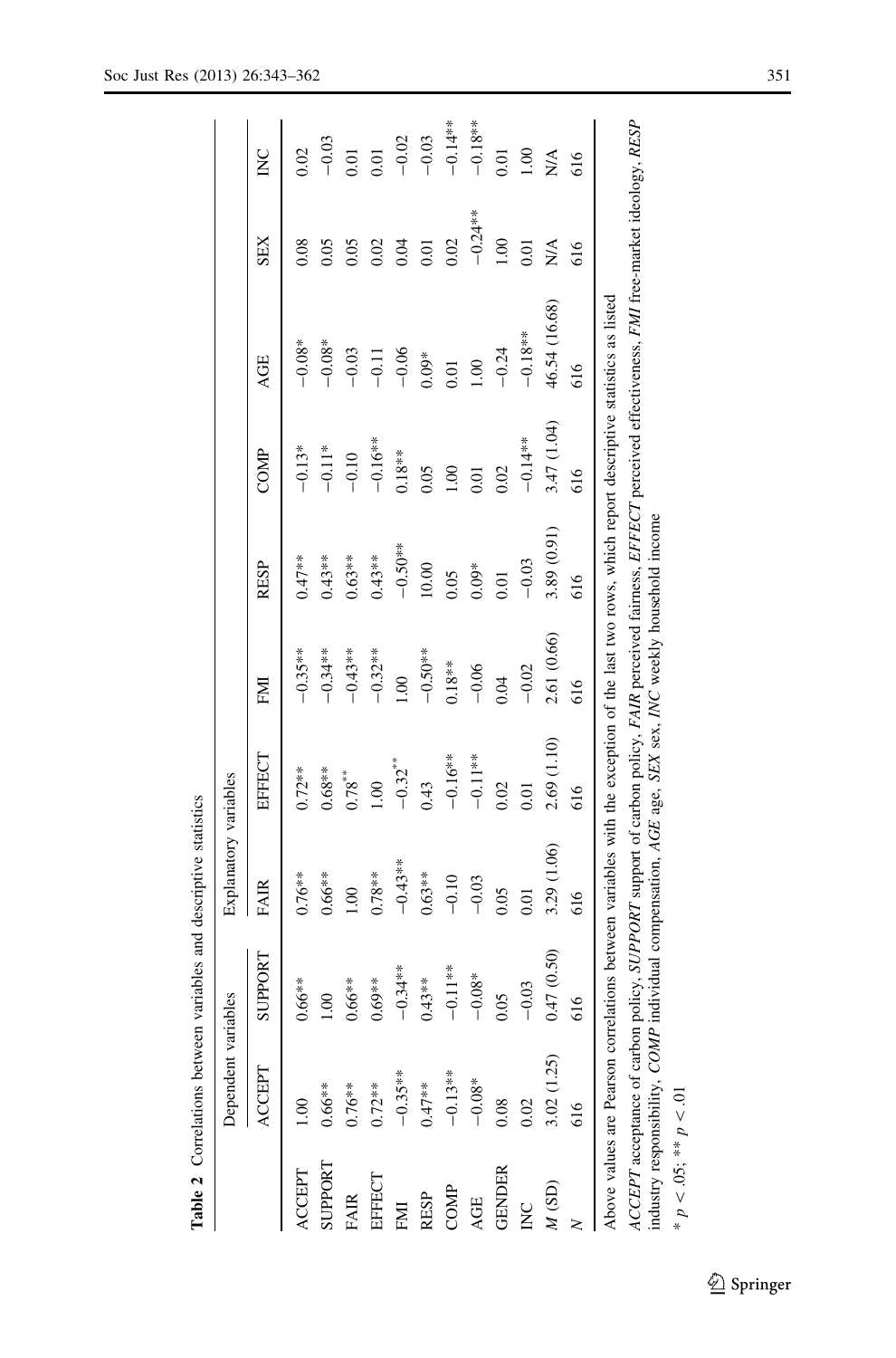|                                          | Explanatory variable |                      |                         |                          |                            | N   |
|------------------------------------------|----------------------|----------------------|-------------------------|--------------------------|----------------------------|-----|
|                                          | Fairness             | <b>Effectiveness</b> | Free-market<br>ideology | Personal<br>compensation | Industry<br>responsibility |     |
| Dependent variable                       |                      |                      |                         |                          |                            |     |
| Completely<br>unacceptable               | 1.90(0.85)           | 1.39(0.65)           | 2.98(0.76)              | 3.63(1.22)               | 3.08(1.18)                 | 96  |
| Somewhat<br>unacceptable                 | 2.77(0.79)           | 2.05(0.80)           | 2.72(0.58)              | 3.68(1.0)                | 3.81(0.80)                 | 124 |
| Neither<br>unacceptable<br>or acceptable | 3.23(0.58)           | 2.75(0.70)           | 2.75(0.39)              | 3.34(.87)                | 3.62(0.67)                 | 132 |
| Somewhat<br>acceptable                   | 3.91 (0.64)          | 3.28(0.83)           | 2.38(0.62)              | 3.44(1.02)               | 4.48(0.66)                 | 199 |
| Completely<br>acceptable                 | 4.59(0.45)           | 3.95(0.70)           | 2.22(0.74)              | 3.17(1.05)               | 4.58(0.53)                 | 65  |
| Do not support                           | 2.63(0.88)           | 1.99(0.84)           | 2.82(0.59)              | 3.58(1.03)               | 3.52(0.93)                 | 326 |
| Support                                  | 4.04(0.68)           | 3.49(0.75)           | 2.37(0.66)              | 3.34(1.02)               | 4.30(0.68)                 | 290 |
| Total                                    | 3.29(1.06)           | 2.69(1.10)           | 2.61(0.66)              | 3.47(1.04)               | 3.89(0.91)                 | 616 |

<span id="page-9-0"></span>Table 3 Mean values and standard deviations in parentheses for each explanatory variable by level of policy acceptance and support

multiple regression and acceptance in our logistic regression so we could analyze the unique effects of each while controlling for the other. Table [4](#page-10-0) displays the multiple regression results.

The predictor variables for acceptance accounted for almost two-thirds of the variance in acceptance,  $F(8, 615) = 138.27, p < .001, R^2 = .65$ . Perceived effectiveness and fairness were the only two variables that emerged as significant predictors for acceptance (see Table [4](#page-10-0)). Individuals who reported higher levels of perceived effectiveness or fairness were more likely to find the policy acceptable than those individuals reporting lower levels.

A test of the full logistic regression model for support, with all eight predictors against a constant-only model, was statistically significant,  $\chi^2(8) = 465.46$ ,  $p$  < 0.001, indicating that the predictors as a set reliably distinguished between those who supported the policy and those who did not. Prediction success overall was 86.5 %, with 89.3 % for "do not support" and 83.4 % for "support"

Regression results are listed in Table [4.](#page-10-0) According to the Wald criterion, three main effects and one interaction predicted support: perceived fairness, perceived effectiveness, free-market ideology, and the interaction between effectiveness and free-market ideology ( $p = .052$  for free-market ideology). EXP(B) interpretations show that for a one-unit increase in the levels of perceived fairness (somewhat unfair to neutral, or somewhat fair to completely fair) an individual is about two and a half times more likely to support the policy. For a one-unit increase in perceived effectiveness an individual is about three and a half times more likely to support the policy. In contrast, a one-unit increase in subscription to free-market ideology, results in an individual being about one-half times less likely to support the policy.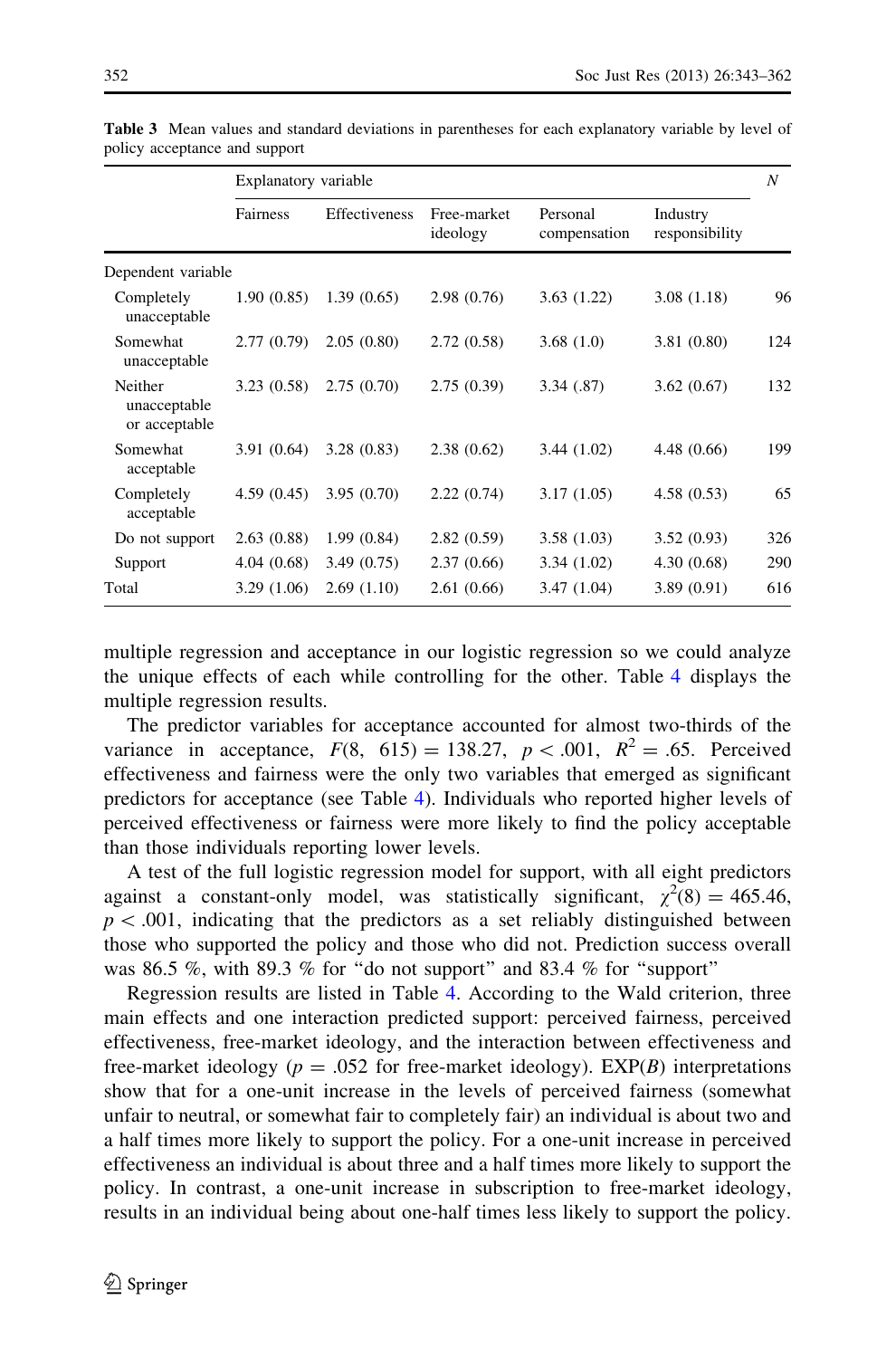<span id="page-10-0"></span>

|                                                    | Explanatory variables                         |                                                                                                                                      |                         |                                         |                                      |                                           |                                                                                                                                                                                                                                                                                                                                                                   |
|----------------------------------------------------|-----------------------------------------------|--------------------------------------------------------------------------------------------------------------------------------------|-------------------------|-----------------------------------------|--------------------------------------|-------------------------------------------|-------------------------------------------------------------------------------------------------------------------------------------------------------------------------------------------------------------------------------------------------------------------------------------------------------------------------------------------------------------------|
|                                                    | Perceived<br>fairness                         | effectiveness<br>Perceived                                                                                                           | Free-market<br>ideology | effectiveness<br>Perceived<br>fairness* | free-market<br>Fairness*<br>ideology | Effectiveness*<br>free-market<br>ideology | faimess*free-market<br>Effectiveness*<br>ideology                                                                                                                                                                                                                                                                                                                 |
| Dependent variables                                |                                               |                                                                                                                                      |                         |                                         |                                      |                                           |                                                                                                                                                                                                                                                                                                                                                                   |
| Acceptance                                         |                                               |                                                                                                                                      |                         |                                         |                                      |                                           |                                                                                                                                                                                                                                                                                                                                                                   |
| B(SE)                                              | $0.52(0.05)$ ***                              | $0.28(0.05)$ ***                                                                                                                     | $-0.02(0.07)$           | $-0.01(0.03)$                           | $-0.07(0.07)$                        | 0.02(0.07)                                | $-0.01(0.04)$                                                                                                                                                                                                                                                                                                                                                     |
|                                                    | $0.42 - 0.62$                                 | $0.18 - 0.37$                                                                                                                        | $-0.17$ to 0.12         | $-0.06$ to 0.05                         | $-0.21$ to 0.07                      | $-0.11$ to 0.15                           | $-0.09$ to 0.07                                                                                                                                                                                                                                                                                                                                                   |
| $\operatorname{sr}^{\scriptscriptstyle\mathsf{c}}$ | 0.38                                          | 0.22                                                                                                                                 | $-0.01$                 | $-0.01$                                 | $-0.04$                              | 0.02                                      | $-0.01$                                                                                                                                                                                                                                                                                                                                                           |
| Support                                            |                                               |                                                                                                                                      |                         |                                         |                                      |                                           |                                                                                                                                                                                                                                                                                                                                                                   |
| B(SE)                                              | $0.89(0.24)$ ***                              | $1.23(0.21)$ ***                                                                                                                     | $-0.57(0.29)$ *         | 0.26(0.25)                              | $-0.05(0.38)$                        | $0.72(0.32)$ *                            | $-0.64(0.37)$                                                                                                                                                                                                                                                                                                                                                     |
|                                                    | $1.52 - 3.91$                                 | $2.27 - 5.21$                                                                                                                        | $0.32 - 1.01$           | $0.80 - 2.10$                           | $0.45 - 2.00$                        | $1.11 - 3.84$                             | $0.25 - 1.09$                                                                                                                                                                                                                                                                                                                                                     |
|                                                    | $(B)$ . The second line is the 95             | % CI for B. Explanatory variables were centered at the mean to reduce potential issues of multicollinearity in the interaction terms |                         |                                         |                                      |                                           | line is the 95 % confidence interval (CI) for B, with squared partial correlation coefficient following. Cell entries for Support in line 1, are unstandardized logit coefficients<br>Cell entries for acceptance in line 1, are unstandardized ordinary least squares regression coefficients (B). Standard errors (SE) are in parentheses following. The second |
|                                                    | * $p \le .05$ ; ** $p < .01$ ; *** $p < .001$ |                                                                                                                                      |                         |                                         |                                      |                                           |                                                                                                                                                                                                                                                                                                                                                                   |

Table 4 Regression models for policy acceptance and support

Table 4 Regression models for policy acceptance and support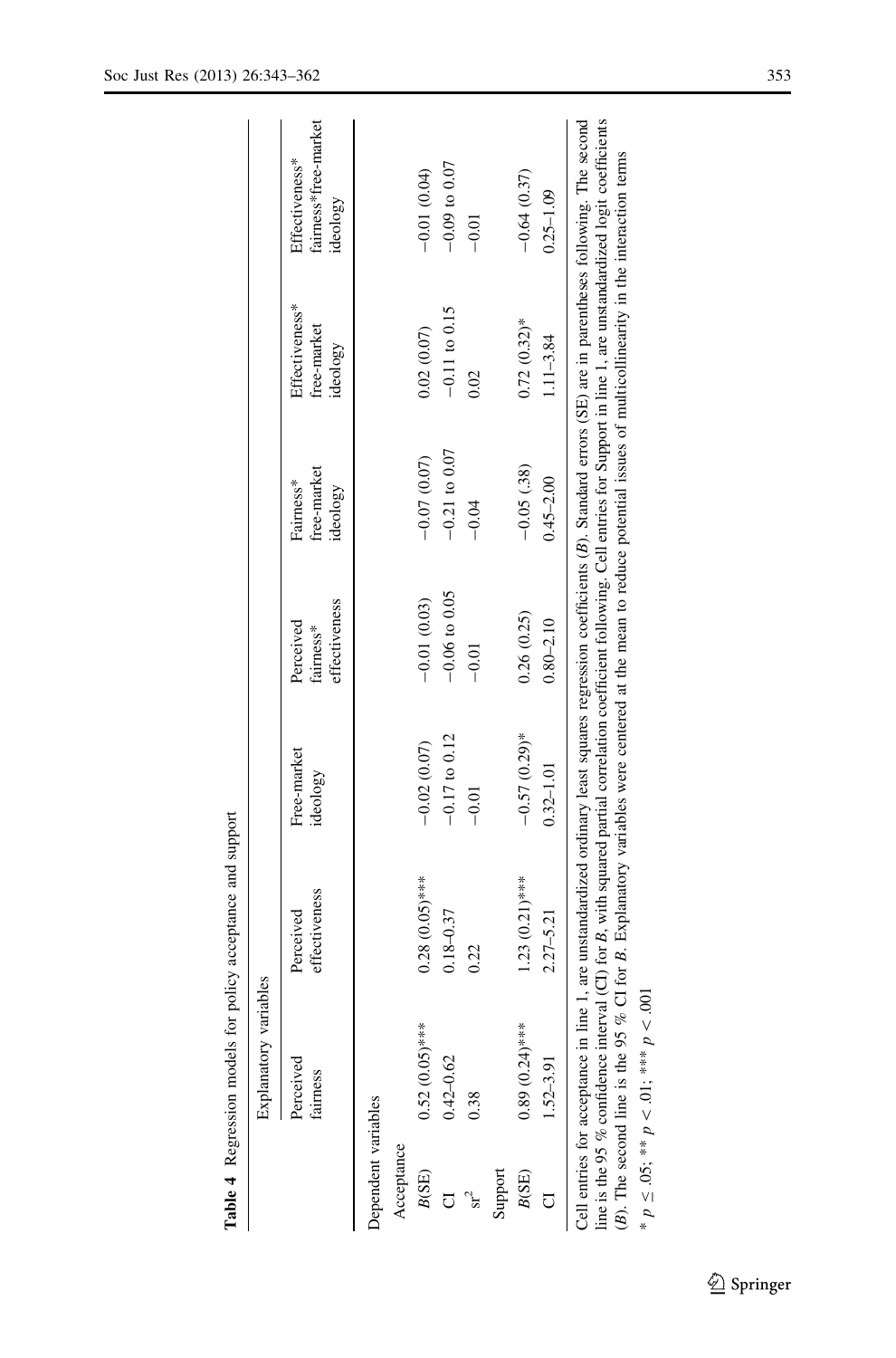For the interaction, the stronger one's subscription to a free-market ideology is, the less likely they are to support the policy—except when effectiveness is high. When effectiveness is perceived to be high, those who are high in free-market ideology as well as those low in free-market ideology are equally likely to support the policy.

In sum, the regression results for support highlight unique predictors for support, relative to acceptance. These are free-market ideology and the interaction between free-market ideology and effectiveness. Both support and acceptance share perceived fairness and perceived effectiveness as significant predictors. Both support and acceptance are positively correlated with perceived fairness and effectiveness and negatively correlated with free-market ideology ( $ps < .05$ ).

#### Acceptance by Support Analysis

As mentioned above, the data showed unexpected results concerning differences in the level of acceptance and support. We generally expected the same people to find the policy acceptable and to support the policy—or to find the policy unacceptable and not support the policy (with a bit of variance due to our neutral category in acceptance). A large percentage of the sample was ''neutral'' in their acceptance (21.4 %). We wondered how those neutral participants responded when forced to make a choice on our question regarding support. Due to the different measurement metrics on the two questions, we were able to investigate further.

Policy support was assessed within the neutral acceptance category in which an individual was coded "1" if they were neutral in acceptance and supported the policy and a ''0'' if they were neutral in acceptance and did not support the policy. All other cases were handled as missing cases.

Of the participants who were neutral on policy acceptance, 44 indicated they supported the policy, and 88 indicated they did not support the policy. These two groups were compared more closely. There were significant differences on effectiveness, fairness, and industry responsibility for the groups. Those who supported the policy thought it was more effective  $(M = 3.20)$  than those who did not  $(M = 2.52)$ ,  $t(130) = 5.95, p < .001<sup>5</sup>$  Those who supported the policy also thought it was more fair  $(M = 3.48)$  than those who did not  $(M = 3.11)$ ,  $t(130) = 3.60$ ,  $p < .001$ . Lastly, policy supporters also had a higher belief in industry responsibility ( $M = 3.80$ ) than those who did not ( $M = 3.53$ ),  $t(130) = 2.14$ ,  $p < .05$ .

## **Discussion**

This study aimed to better understand how perceived fairness, effectiveness, and free-market ideology were related to policy acceptance. Important findings arose from this research. First, two predictors of policy support were found to be unique from policy acceptance, which along with the differing levels of support and acceptance, suggest the existence of distinct constructs. Second, we found an

 $<sup>5</sup>$  Equal variances assumed for all t tests.</sup>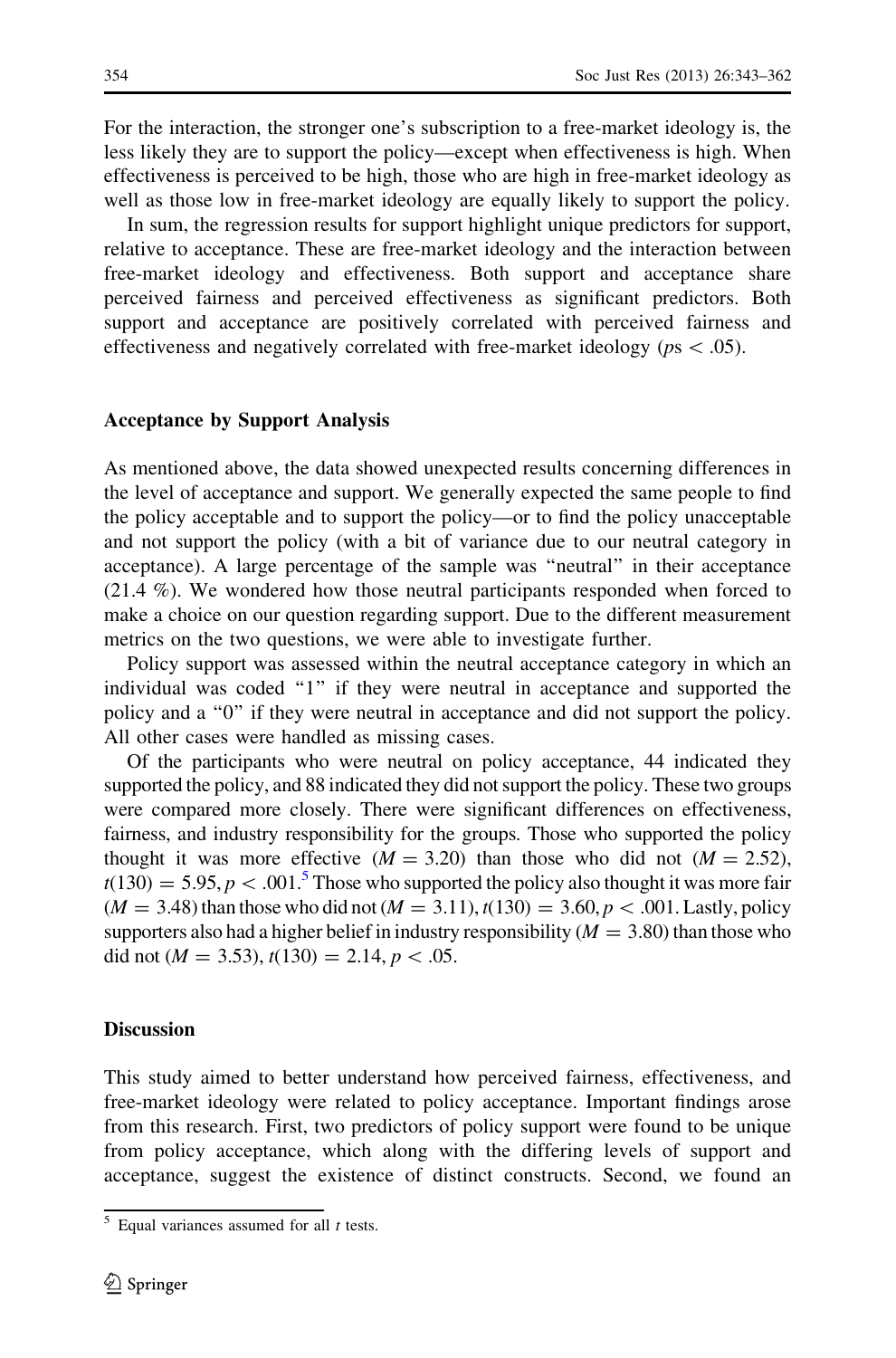interaction between free-market ideology and effectiveness for support. When effectiveness is perceived to be high, all are equally likely to support the policy regardless of their endorsement of a free-market ideology. The importance of the current findings is discussed further below.

Finding different predictors of acceptance versus support of the policy was unexpected. As these terms are used interchangeably within the literature we would expect for them to be measuring the same construct. In making their case for differentiating between acceptability and acceptance, Schade and Schlag [\(2003](#page-18-0)) define acceptance as attitudes and behavioral reactions after the introduction of a measure, whereas acceptability is only an attitude toward a measure, hypothesized before its introduction. A more nuanced differentiation between acceptance and support helps develop this argument. We suggest that both acceptance and support include a positive attitude toward the policy, but only support includes the behavioral dimension of intent or action. In this way, acceptance represents an attitude structure, which is passive; support includes not only this same attitude structure, but also a more active behavioral dimension.

An example of policy support would be a behavior such as voting where you actively go to the polls to cast your vote on a specific issue. Thus, your positive or negative attitude transcends from a passive idea to an active behavior. If acceptance is more passive, then an individual may not need to behave in any way to accept it. For example, one abstains from voting on that issue, but this person has a high level of acceptance and, if asked, would say he or she finds the policy acceptable. Thus, it is possible, and perhaps even common, for an individual to find a policy acceptable while not actively supporting it. It is also possible for this to work in the opposite direction. An individual may find a policy not acceptable, but not actively oppose the policy. However, when asked if they support the policy they may indicate that they do not.

It may also be possible to further differentiate between acceptance and support on a temporal dimension. Support may be a construct which spans the before implementation/after implementation policy divide whereas acceptance is situated within the after implementation sphere (and acceptability within the before implementation sphere). If a policy is proposed, one may support its *future* implementation through political action such as calling a representative to indicate their support or gaining signatures on a petition. One may support its *immediate* implementation through voting. Lastly, one may support its continued existence through a number of actions or intentions to act if the policy was at risk of being overturned.

One explanation for the non-differentiation of these terms can be found in the willingness to pay (WTP) and willingness to accept (WTA) the literature in economics. WTP and WTA have also been theorized to be very similar measures; however, in practice they often diverge (Hanemann, [1991;](#page-18-0) Shogren, Seung, Hayes, & Kliebenstein, [1994\)](#page-18-0). The active amount an individual would be willing to pay to secure a change of some sort is not necessarily the same amount that they would be willing to accept to passively forego this. Hanemann [\(1991](#page-18-0)) notes this divergence is based not only on an income effect of participants, but also the availability of a close substitute. Thus, it should not be assumed that WTP and WTA would produce similar values. In a similar way, we suggest that policy acceptance and policy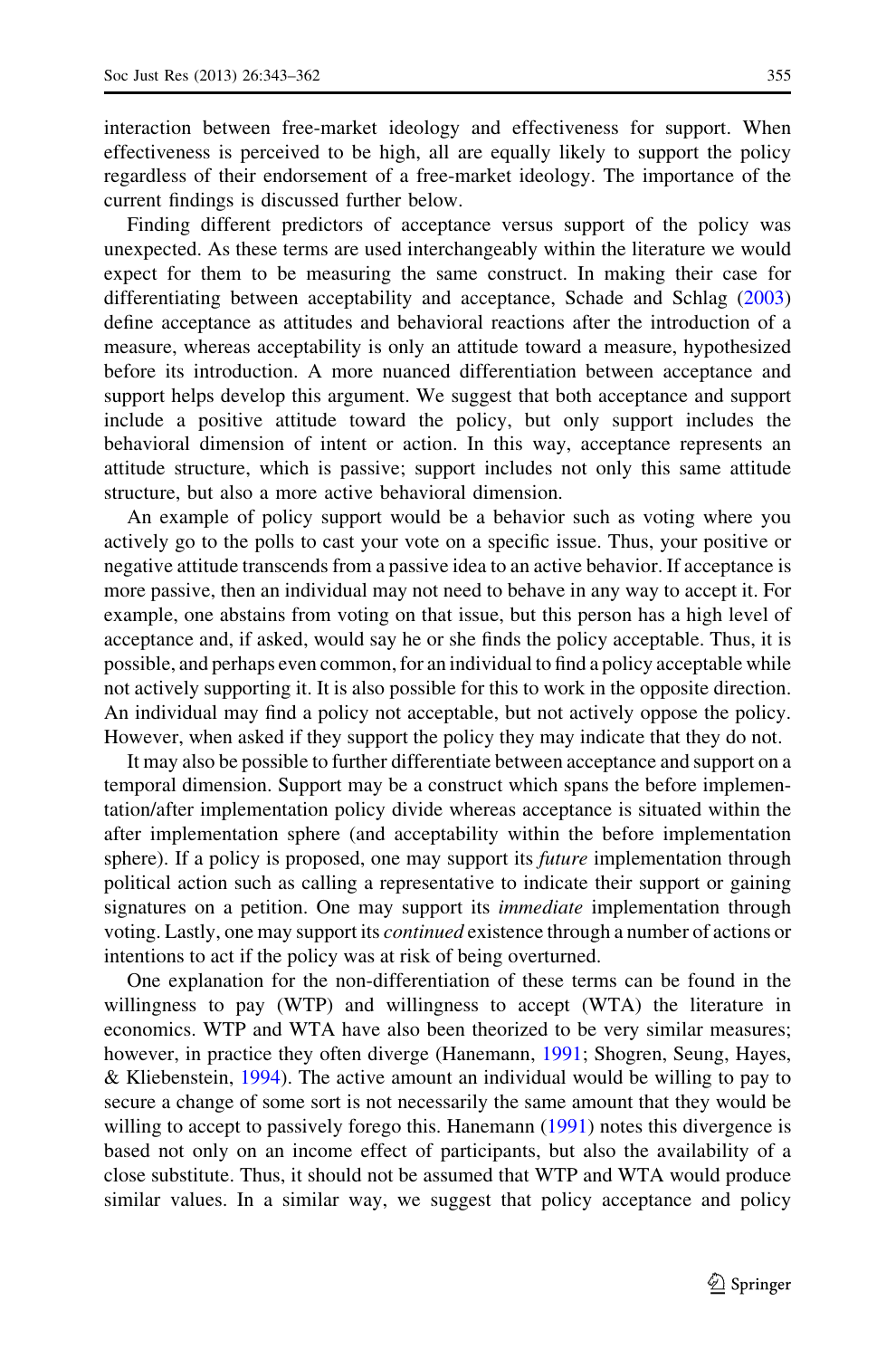support should not be assumed to be equivalent, nor even be thought of as the same construct. More studies should follow to test this finding.

One could argue that we found differences in support and acceptance due to measurement issues alone. The question about policy support required a dichotomous response (with no neutral category); the question about policy acceptance offered a scale for responses. Hence, it is possible that the different patterns of responses to the two questions could be attributable to the different response formats. However, for this study it was important to construct the support question as dichotomous, to parallel the political process—a vote in parliament for the legislative package must be either for or against the bill, with no possibility of shading support or opposition by degrees. In that sense then, even if the present differences between support and acceptance can be attributed to response format, it does not undermine the external validity of the result.

A somewhat related issue to this scaling issue arises when we consider the motivations of those who responded 'neutral' to the acceptance question: it is not possible to distinguish those who were indifferent from those who were ambivalent. Attitudinal ambivalence can reflect evaluative inconsistency, or a midway point between two opposite views (Costarelli & Colloca,  $2004$ ) and when considering complex environmental issues, an individual may hold ambivalent attitudes (Seidl, Moser, Stauffacher, & Krütli,  $2012$ ). This ambivalence does not necessarily indicate a lack of opinion or indifference. However, once again, this measurement issue reflects the reality of the policy space.

Ambivalence can arise in another sense too. Policies can be evaluated for fairness in both micro- and macro-terms (Tyler et al., [1997](#page-19-0)). Clayton [\(2000](#page-17-0)) has found that environmental groups are more likely to base their arguments on principles concerning the larger society (macrojustice) while antienvironmental groups focus on the individual (microjustice). In our study, when forced to indicate their support (or otherwise) for a policy, participants' sense of the microlevel (in)justice of redistribution of funds to individuals and households may outweigh their sense of the macro level of (in)justice of holding individual companies responsible for emissions. The tension between the use of micro- and macro-justice principles to evaluate the fairness of policies, which possibly gives rise to ambivalence, has received little or no attention in the literature, but deserves further investigation.

The existence of an interaction between free-market ideology and effectiveness on acceptance was hypothesized; however, we assumed that the interaction would work differently. We proposed that when free-market ideology was high, acceptance would be low, regardless of levels of effectiveness, but when freemarket ideology was low, then perceptions of effectiveness would have an influence. Instead, we found a different interaction within support, not acceptance. The stronger one's subscription to a free-market ideology is, the less likely one is to support the policy—except when effectiveness is high. When effectiveness is perceived to be high, individuals both low and high in free-marked ideology were equally likely to support the policy. This is an unexpected finding and deserves more consideration through future studies specifically. It would be interesting to examine why and when those who have a high endorsement of free-market ideology find an environmental policy effective. One speculation is that if a regulatory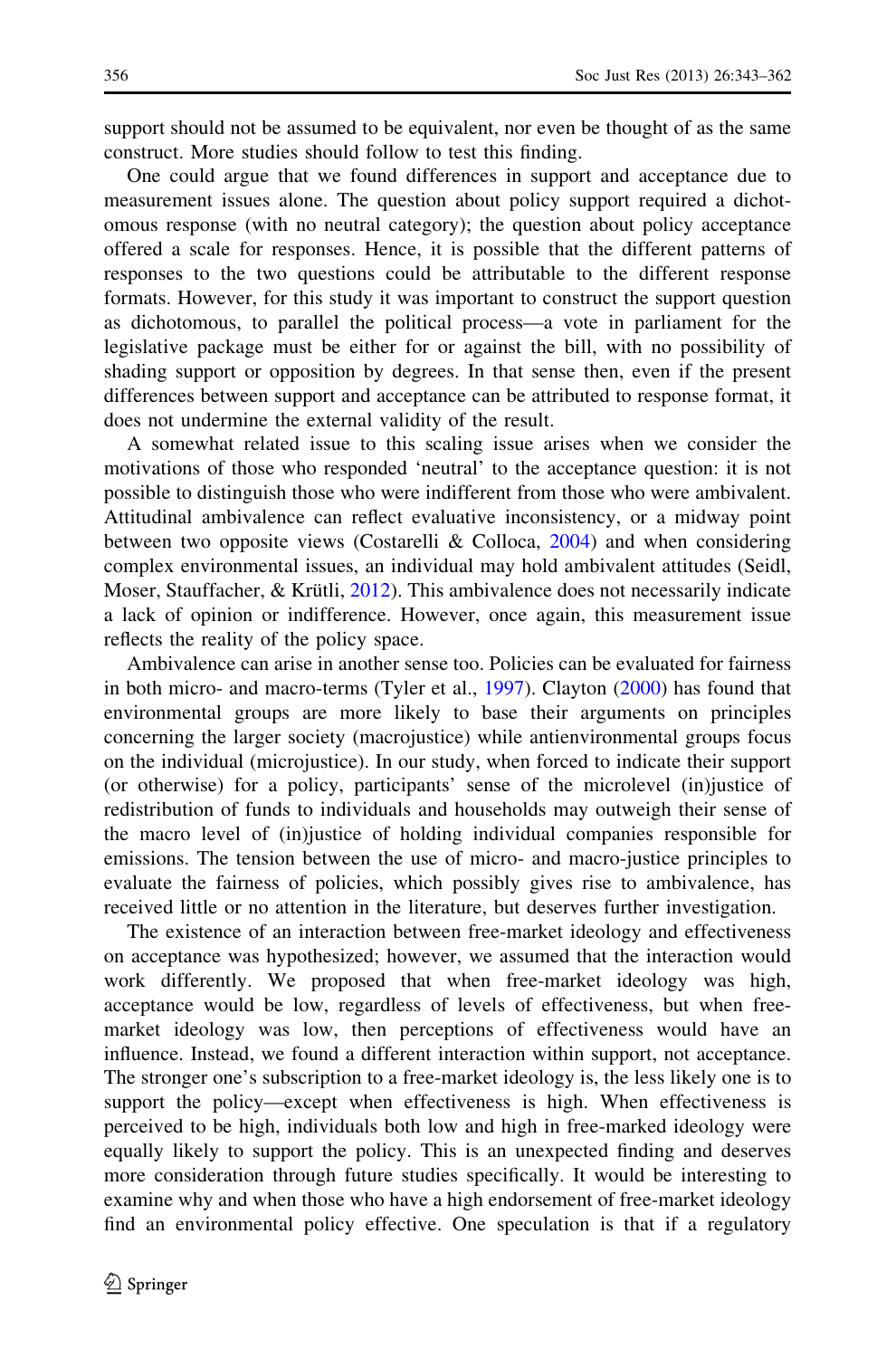strategy builds upon market forces (for example instituting a carbon price but allowing the market to drive industries towards environmental innovation) then when the policy is deemed effective, an endorsement of free-market ideology may be in-line with policy support.<sup>6</sup>

This research adds to the current environmental policy literature as it assesses a recently implemented policy. The majority of other studies of this sort assess a hypothetical policy and intention to support that policy. This research finds that perceived levels of effectiveness and fairness are important predictors of policy acceptance. The predictors of policy support are less clear, as they depend on the interaction between free-market ideology and effectiveness. This interplay of factors needs further investigation. Furthermore, it would be helpful to measure changes in policy acceptance and support over time, especially if a change in government occurs.<sup>7</sup> Thus, it would be beneficial to replicate, and add to, this study in due time.

This research highlights the distinction between policy *acceptance* and policy support. These terms have been used interchangeably in the literature, leading to a lack of specificity within extant measures. Future research should attempt to distinguish operationally policy acceptance and policy support for implemented policies. If the present results are replicated, this distinction would then have significant implications for theories of ESB.

In conclusion, these results suggest that if Australian government officials, and other communicators of the dimensions of climate science and policy, were to stress the effectiveness and/or fairness of the current carbon policy, they may encourage more acceptance and support for climate relevant policies. Along these lines, individuals should have access to effectiveness metrics so they can also see for themselves if the policy is measuring up to its intended goals.<sup>8</sup> It would be productive to consider two types of effectiveness metrics; one indexing changes in emissions; and the other summarizing the allocation of revenues from the carbon price via compensation. The continued merging of the disciplines of economics and psychology from an environmental perspective will help achieve these suggestions. It is our hope that by attempting to answer our research questions, we can begin to more fully understand how Australians perceive the carbon pricing policy. The more we understand how it is perceived, the better lessons we can learn from its implementation as Australia moves toward its current emission reduction goals.

Acknowledgments This research was supported by a research fellowship from the Endeavour Awards for the principal investigator and funds from the Commonwealth Scientific and Industrial Research Organization. We would like to thank Zoe Leviston, Henry Covey, and two anonymous peer reviewers for their helpful feedback.

<sup>&</sup>lt;sup>6</sup> We thank one of our anonymous reviewers for this interesting speculation.

 $7$  We note that an Australian federal election is due in September 2013. The current Labour government may lose to a conservative coalition, and the coalition has promised, as an election platform, to repeal the carbon pricing legislation.

<sup>&</sup>lt;sup>8</sup> We realize that only providing information via these proposed metrics is not an effective way to facilitate behavior change regarding policy support. However, we do believe it is an important part of the overall process.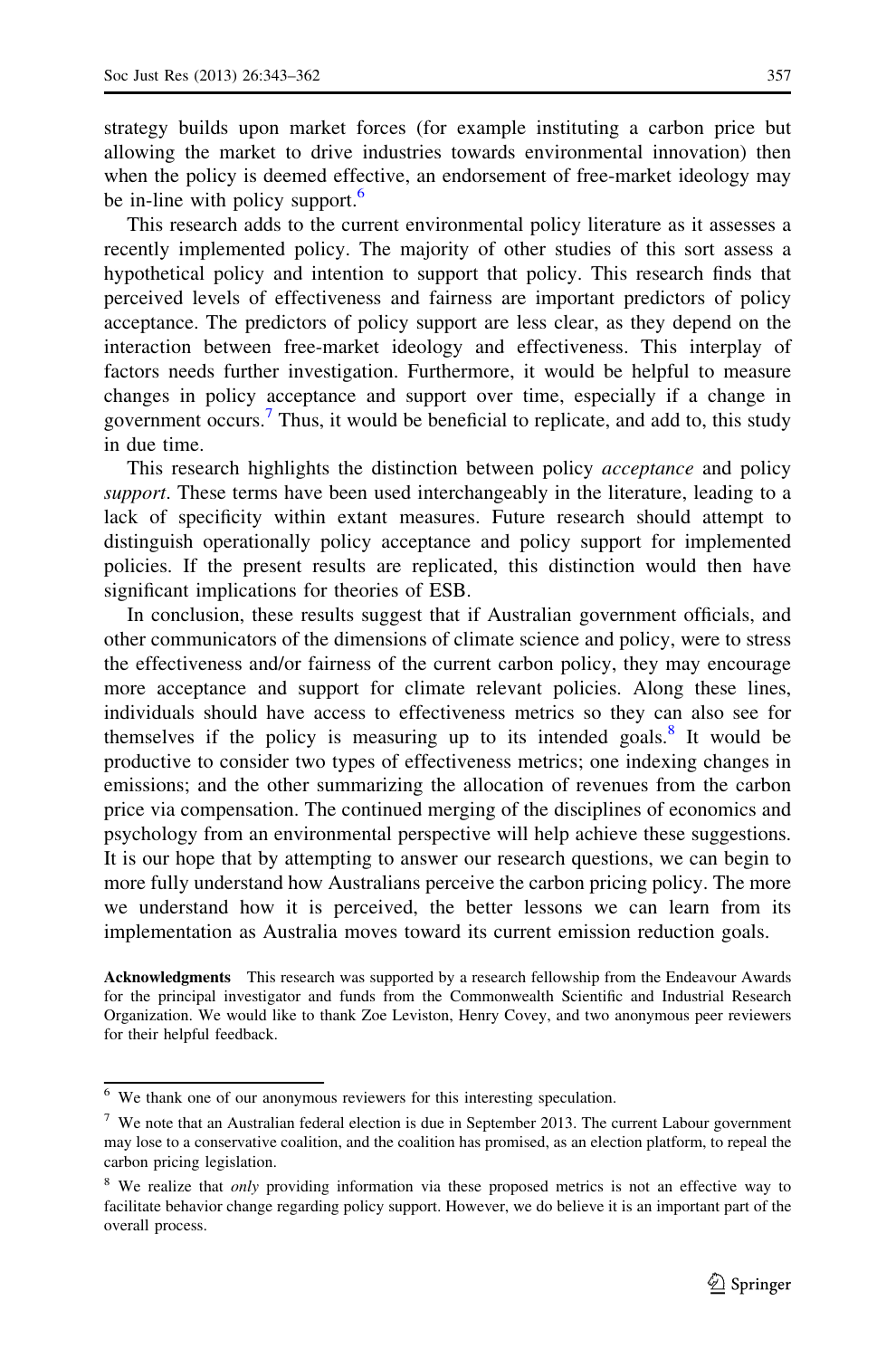<span id="page-15-0"></span>Ethical Standards This research has been assessed against the requirements of the National Statement as posing a low-risk to participants and has been granted ethics clearance in Australia by the Commonwealth Scientific and Industrial Research Organisation.

Conflict of interest The authors declare that they have no conflict of interest.

# Appendix 1

Thank you for participating in our survey. Please answer each statement or question as honestly as you can. There are no right or wrong answers; we are interested in your opinions.

# Section 1

This section asks you to indicate how strongly you agree or disagree with the following statements.

|   |                                                                                                                                         | 1<br>Strongly<br>Disagree | $\mathcal{D}_{\mathcal{L}}$<br>Disagree | $\mathbf{3}$<br>Neutral | 4<br>Agree | 5<br>Strongly<br>Agree |
|---|-----------------------------------------------------------------------------------------------------------------------------------------|---------------------------|-----------------------------------------|-------------------------|------------|------------------------|
| 1 | An economic system based on free-markets<br>unrestrained by government interference<br>automatically works best to meet human<br>needs. |                           |                                         |                         |            |                        |
| 2 | I support the free-market system, but not at the<br>expense of environmental quality.                                                   |                           |                                         |                         |            |                        |
| 3 | The free-market system may be efficient for<br>resource allocation, but it is limited in its<br>capacity to promote social justice.     |                           |                                         |                         |            |                        |
| 4 | The preservation of the free-market system is<br>more important than localized<br>environmental concerns.                               |                           |                                         |                         |            |                        |
| 5 | Free and unregulated markets pose important<br>threats to sustainable development.                                                      |                           |                                         |                         |            |                        |
| 6 | The free-market system is likely to promote<br>unsustainable consumption.                                                               |                           |                                         |                         |            |                        |
| 7 | Individual consumers should be financially<br>compensated to offset increased costs on<br>goods resulting from a carbon price.          |                           |                                         |                         |            |                        |
| 8 | Industries should be responsible for paying for<br>the greenhouse gases that they emit, such as<br>carbon.                              |                           |                                         |                         |            |                        |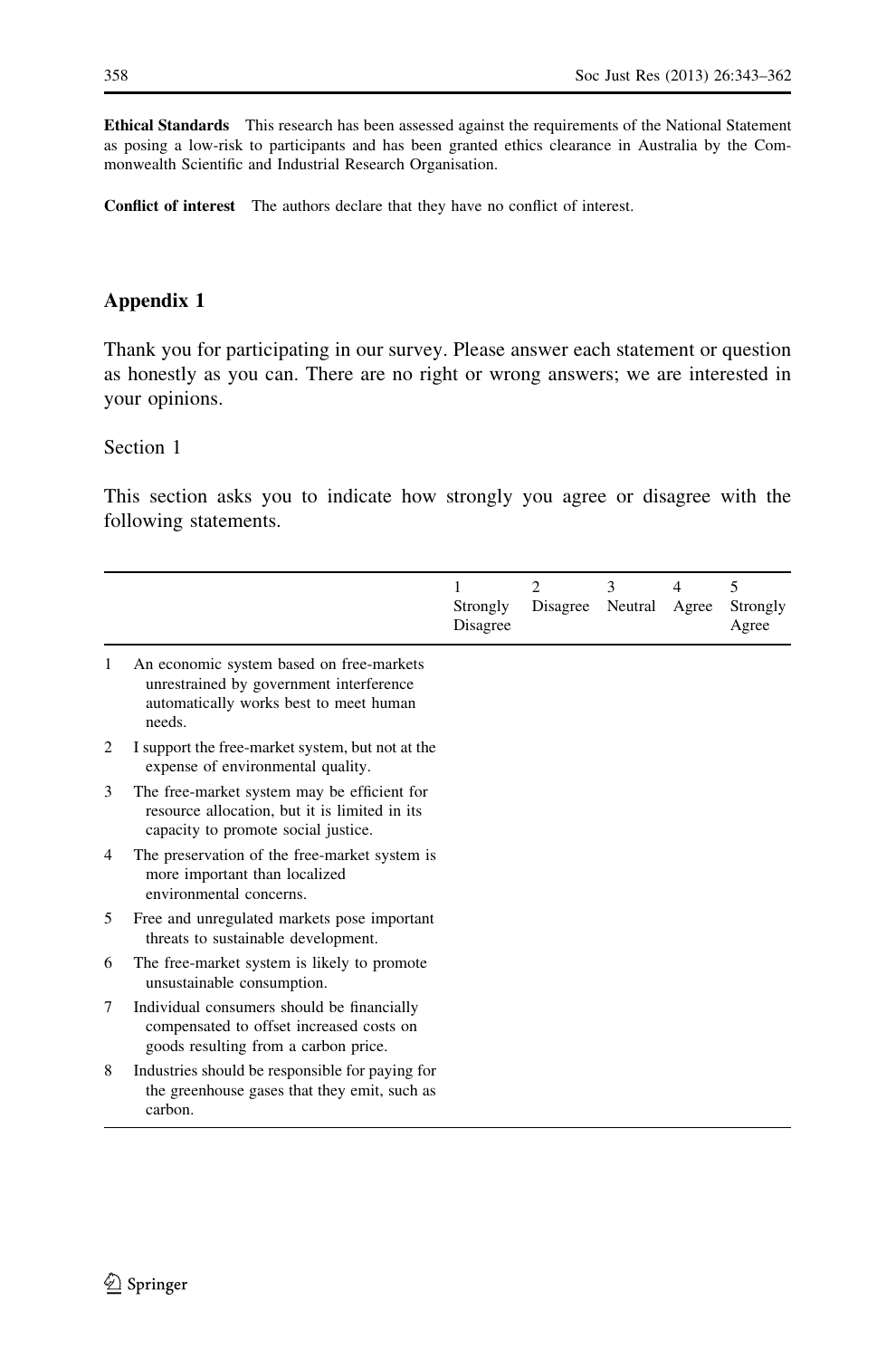### Section<sub>2</sub>

Last July, the Australian government instituted the Clean Energy Legislative Package. The government seeks to hold about 500 big industries responsible for the emissions they release through a carbon price, which will have an indirect effect on the price paid for goods. Therefore, the government has also created a compensation package for households indirectly impacted by the carbon price. Below is a quick summary of the government's plan, as stated by their website, Clean Energy Future. Please read this summary to help you answer the following survey questions.

''The Clean Energy Legislative Package…includes the carbon pricing mechanism and delivers support for jobs and competitiveness and Australian's economic growth, while reducing pollution. Households will be assisted through tax reform and increased payments.''

- The overall increase in cost of living for average Australian households due to carbon pricing is expected to be modest … less than one cent for every dollar spent.
- Average food costs are expected to increase by less than \$1 per week, the average household electricity bill is expected to increase by \$3.30 per week, and the average gas bill is expected to increase by \$1.50 per week.
- Households will not face a carbon price on the fuel they use for transport.
- Around 60 % of taxpayers will receive a tax cut of at least \$300 and no private citizens will pay more tax.
- All the funds raised from the price on carbon will be used to provide the abovementioned tax cuts and increase benefits to households, build a new clean energy future, and support jobs in highly affected industries

[\(http://www.cleanenergyfuture.gov.au/clean-energy-future/our-plan/\)](http://www.cleanenergyfuture.gov.au/clean-energy-future/our-plan/).

The following questions ask you about the current carbon policy, in general. It also asks about specific components of the policy such as carbon pricing and compensation. Please indicate your opinions on the scale.

9. How acceptable do you find the Clean Energy Legislative Package?

| Completely   | Somewhat     | Neither acceptable nor not | Somewhat   | Completely |
|--------------|--------------|----------------------------|------------|------------|
| unacceptable | unacceptable | acceptable                 | acceptable | acceptable |

10. How fair do you think it is that some big industries now must pay for the carbon they emit, as mandated by the carbon pricing policy?

| Completely unfair | Somewhat unfair | Neutral | Somewhat fair | Completely fair |
|-------------------|-----------------|---------|---------------|-----------------|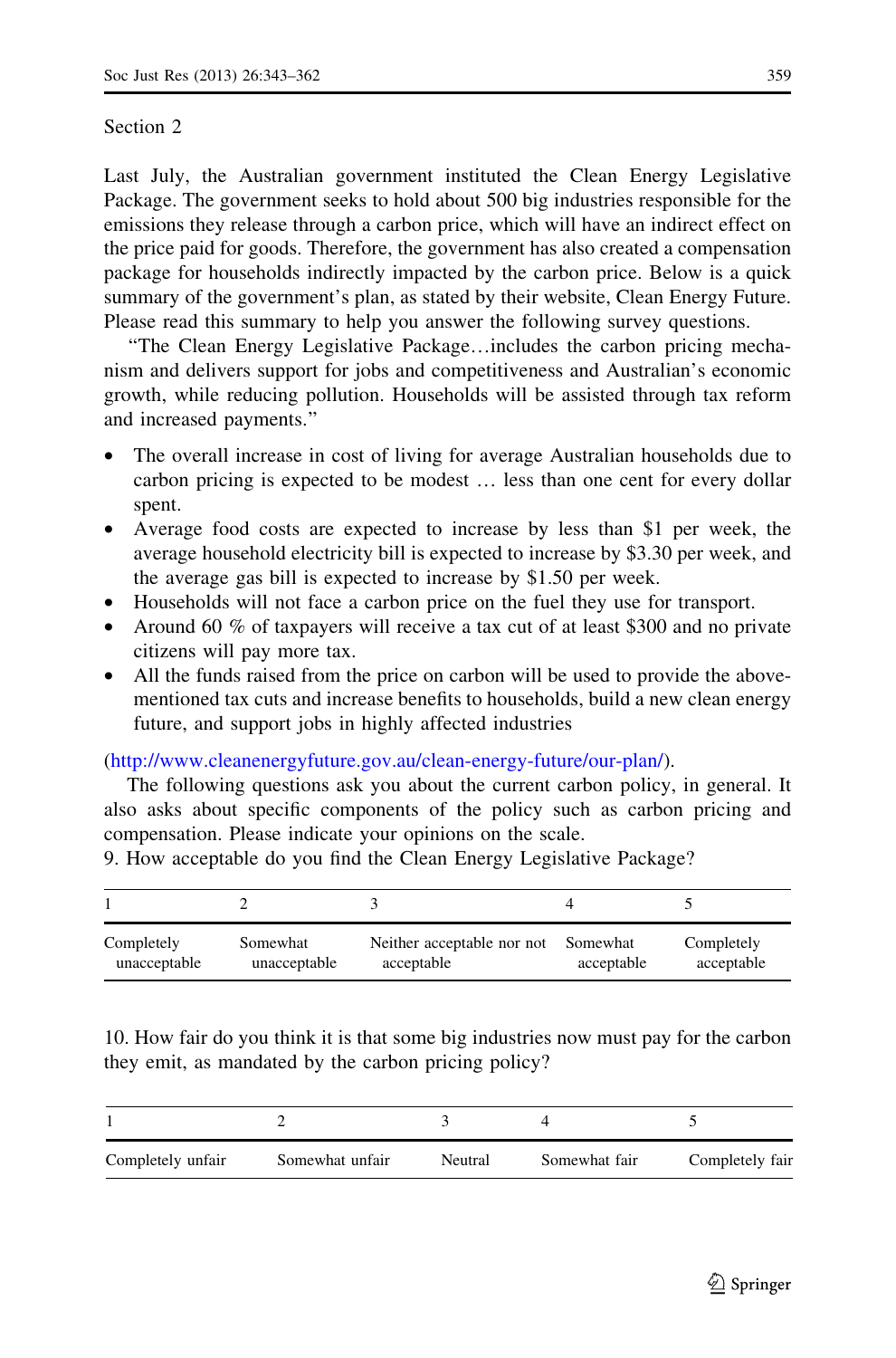<span id="page-17-0"></span>11. How effective do you think the carbon pricing policy will be to help lower carbon emissions from industries in Australia?

| Completely ineffective Somewhat ineffective Neutral Somewhat effective Completely effective |  |  |
|---------------------------------------------------------------------------------------------|--|--|

12. How fair do you think the compensation plan is for those affected by increased costs due to the carbon price?

| Completely unfair | Somewhat unfair | Neutral | Somewhat fair | Completely fair |
|-------------------|-----------------|---------|---------------|-----------------|

13. How effective do you think the compensation plan is in reducing the financial impact of the carbon price on individuals?

| Completely ineffective Somewhat ineffective Neutral Somewhat effective Completely effective |  |  |
|---------------------------------------------------------------------------------------------|--|--|

14. Do you support the carbon policy (The Clean Energy Legislative Package)? Yes

No

#### **References**

- Australian Bureau of Statistics. (2011). Quick Stats [Census Information]. Retrieved from [http://www.](http://www.abs.gov.au/websitedbs/censushome.nsf/home/quickstats?opendocument&navpos=220) [abs.gov.au/websitedbs/censushome.nsf/home/quickstats?opendocument&navpos=220](http://www.abs.gov.au/websitedbs/censushome.nsf/home/quickstats?opendocument&navpos=220).
- Bubna-Litic, K., & Chalifour, N. J. (2012). Are climate change policies fair to vulnerable communities? The impact of British Columbia's carbon tax and Australia's carbon pricing policy on indigenous communities. Dalhousie Law Journal, 35(1), 127.
- Casillas, C. E., & Kammen, D. M. (2012). Quantifying the social equity of carbon mitigation strategies. Climate Policy, 12(6), 690–703. doi:[10.1080/14693062.2012.669097](http://dx.doi.org/10.1080/14693062.2012.669097).
- Clayton, S. (2000). Models of justice in the environmental debate. Journal of Social Issues, 56(3), 459–474.
- Costarelli, S., & Colloca, P. (2004). The effects of attitudinal ambivalence on pro-environmental behavioural intentions. Journal of Environmental Psychology, 24(3), 279–288. doi[:10.1016/j.jenvp.](http://dx.doi.org/10.1016/j.jenvp.2004.06.001) [2004.06.001.](http://dx.doi.org/10.1016/j.jenvp.2004.06.001)
- De Groot, J., & Steg, L. (2006). Impact of transport pricing on quality of life, acceptability, and intentions to reduce car use: An exploratory study in five European countries. *Journal of Transport Geography*, 14(6), 463–470. doi:[10.1016/j.jtrangeo.2006.02.011.](http://dx.doi.org/10.1016/j.jtrangeo.2006.02.011)
- Dietz, T., Dan, A., & Shwom, R. (2007). Support for climate change policy: Social psychological and social structural influences. Rural Sociology, 72(2), 185-214. doi:[10.1526/003601107781170026](http://dx.doi.org/10.1526/003601107781170026).
- Eriksson, L., Garvill, J., & Nordlund, A. M. (2008). Acceptability of single and combined transport policy measures: The importance of environmental and policy specific beliefs. Transportation Research Part A: Policy and Practice, 42(8), 1117–1128. doi[:10.1016/j.tra.2008.03.006.](http://dx.doi.org/10.1016/j.tra.2008.03.006)
- Gärling, T., & Schuitema, G. (2007). Travel demand management targeting reduced private car use: Effectiveness, public acceptability and political feasibility. Journal of Social Issues, 63(1), 139–153.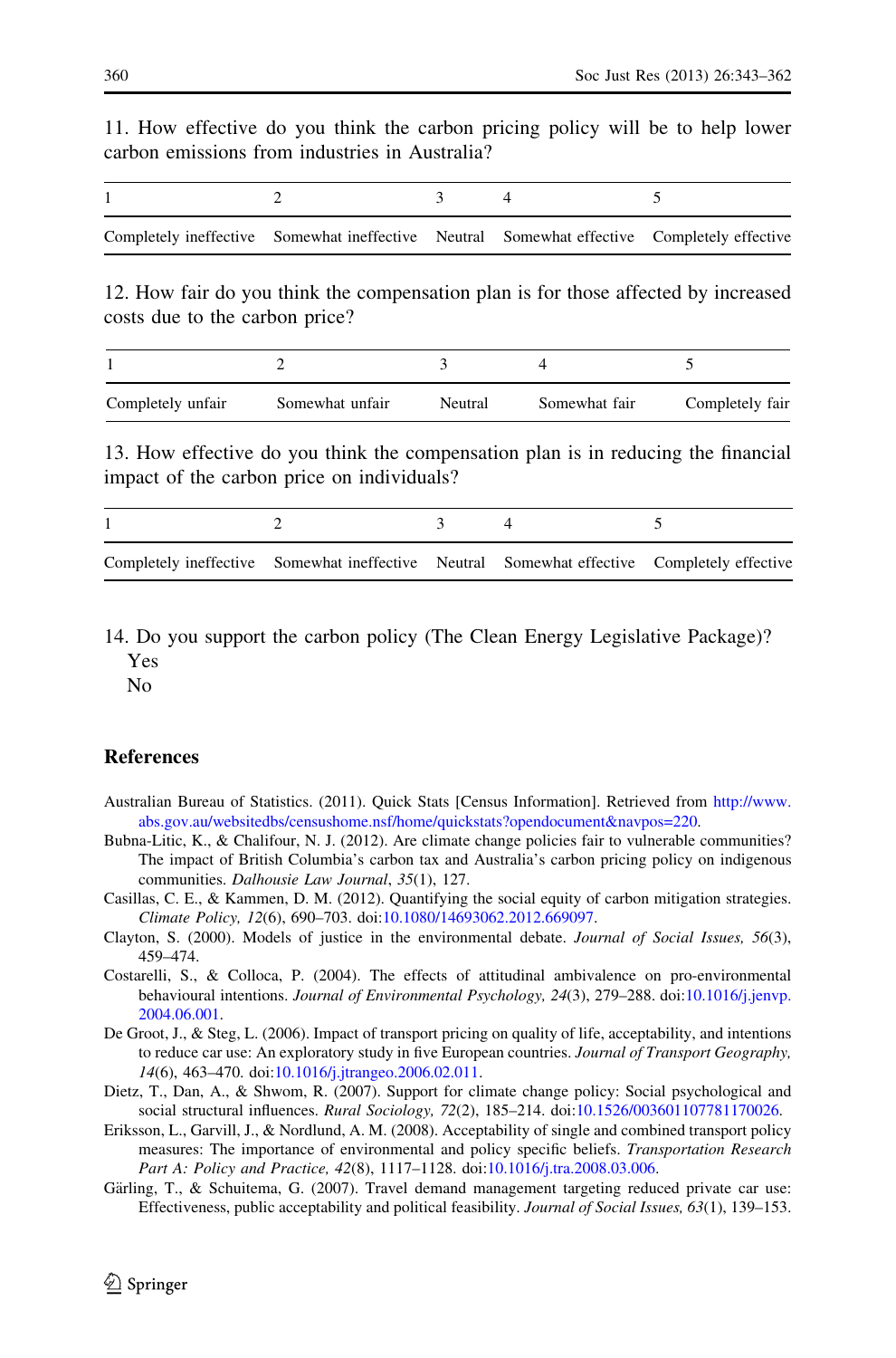- <span id="page-18-0"></span>Gehlert, T., & Nielsen, O. A. (2007). Triangulation of data sources for analysing car drivers' responses to road pricing in Copenhagen. Paper presented at the European Transport Conference, Noordwijkerhout, Netherlands.
- Gross, C. (2007). Community perspectives of wind energy in Australia: The application of a justice and community fairness framework to increase social acceptance. *Energy Policy, 35(5), 2727–2736*. doi[:10.1016/j.enpol.2006.12.013](http://dx.doi.org/10.1016/j.enpol.2006.12.013).
- Hanemann, M. (1991). Willingness to pay and willingness to accept: How much can they differ? American Economic Review, 81(3), 635–647.
- Heath, Y., & Gifford, R. (2006). Free-market ideology and environmental degradation: The case of belief in global climate change. Environment and Behavior, 38(1), 48–71. doi:[10.1177/001391650](http://dx.doi.org/10.1177/0013916505277998) [5277998.](http://dx.doi.org/10.1177/0013916505277998)
- Jaffe, A. B., Newell, R. G., & Stavins, R. N. (2005). A tale of two market failures: Technology and environmental policy. Ecological Economics, 54, 164–174. doi:[10.1016/j.ecolecon.2004.12.027](http://dx.doi.org/10.1016/j.ecolecon.2004.12.027).
- Leiserowitz, A., Maibach, E., Roser-Renouf, C., & Hmielowski, J. D. (2012). Climate Change in the American Mind: Americans' global warming beliefs and attitudes in March 2012. Yale University and George Mason University. New Haven, CT: Yale Project on Climate Change Communication. [http://environment.yale.edu/climate/files/Climate-Beliefs-March-2012.pdf.](http://environment.yale.edu/climate/files/Climate-Beliefs-March-2012.pdf)
- Lewandowsky, S., Oberauer, K., & Gignac, G. E. (2013). NASA faked the moon landing—Therefore, (climate) science is a hoax: An anatomy of the motivated rejection of science. Psychological Science, 24(5), 622-633. doi:[10.1177/0956797612457686](http://dx.doi.org/10.1177/0956797612457686).
- Schade, J., & Schlag, B. (2003). Acceptability of urban transport pricing strategies. Transportation Research Part F: Traffic Psychology and Behaviour, 6, 45–61. doi:[10.1016/S1369-8478\(02\)00046-3.](http://dx.doi.org/10.1016/S1369-8478(02)00046-3)
- Schuitema, G., Steg, L., & Forward, S. (2010a). Explaining differences in acceptability before and acceptance after the implementation of a congestion charge in Stockholm. Transportation Research Part A: Policy and Practice, 44(2), 99–109. doi[:10.1016/j.tra.2009.11.005.](http://dx.doi.org/10.1016/j.tra.2009.11.005)
- Schuitema, G., Steg, L., & Rothengatter, J. A. (2010b). The acceptability, personal outcome expectations, and expected effects of transport pricing policies. Journal of Environmental Psychology, 30(4), 587–593. doi:[10.1016/j.jenvp.2010.05.002.](http://dx.doi.org/10.1016/j.jenvp.2010.05.002)
- Seidl, R., Moser, C., Stauffacher, M., & Krütli, P. (2012). Perceived risk and benefit of nuclear waste repositories: Four opinion clusters. Risk Analysis. doi[:10.1111/j.1539-6924.2012.01897.x.](http://dx.doi.org/10.1111/j.1539-6924.2012.01897.x)
- Shogren, J., Seung, S., Hayes, D., & Kliebenstein, J. (1994). Resolving differences in willingness to pay and willingness. The American Economic Review, 84(1), 255–270.
- Skitka, L. J., Winquist, J., & Hutchinson, S. (2003). Are outcome fairness and outcome favorability distinguishable psychological constructs? A meta-analytic review. Social Justice Research, 16(4), 309–341.
- Smith, A. (1904). Of restraints upon the importation from foreign countries of such goods as can be produced at home, Chapter 2. In E. Cannan (Ed.), An inquiry into the nature and causes of the wealth of nations (Vol. 1). London: Methuen and Co., Ltd.
- Steg, L., Dreijerink, L., & Abrahamse, W. (2005). Factors influencing the acceptability of energy policies: A test of VBN theory. Journal of Environmental Psychology, 25(4), 415–425. doi[:10.1016/j.jenvp.](http://dx.doi.org/10.1016/j.jenvp.2005.08.003) [2005.08.003.](http://dx.doi.org/10.1016/j.jenvp.2005.08.003)
- Steg, L., Dreijerink, L., & Abrahamse, W. (2006). Why are energy policies acceptable and effective? Environment and Behavior, 38(1), 92–111. doi[:10.1177/0013916505278519.](http://dx.doi.org/10.1177/0013916505278519)
- Stern, P. C. (2000). Toward a coherent theory of environmentally significant behavior. Journal of Social Issues, 56(3), 407–424.
- Stern, P. C., Dietz, T., Abel, T., Guagnano, G. A., & Kalof, L. (1999). A value-belief-norm theory of support for social movements: The case of environmentalism. *Human Ecology Review*,  $6(2)$ , 81–97.
- Swim, J. K., Clayton, S., Doherty, T., Gifford, R., Howard, G., Reser, J. et al. (2011). Psychology and global climate change: Addressing a multi-faceted phenomenon and set of challenges. A Report by the American Psychological Association's Task Force on the Interface between Psychology and Global Climate Change.
- Tabachnick, B. G., & Fidell, L. S. (2007). Using multivariate statistics (5th ed.). Boston: Allyn and Bacon.
- Thibaut, J. W., & Walker, L. (1975). Procedural justice: A psychological analysis. New York: Lawrence Erlbaum Associates Inc.
- Tyler, T. R. (2000). Social justice: Outcome and procedure. International Journal of Psychology, 35(2), 117–125. doi:[10.1080/002075900399411.](http://dx.doi.org/10.1080/002075900399411)